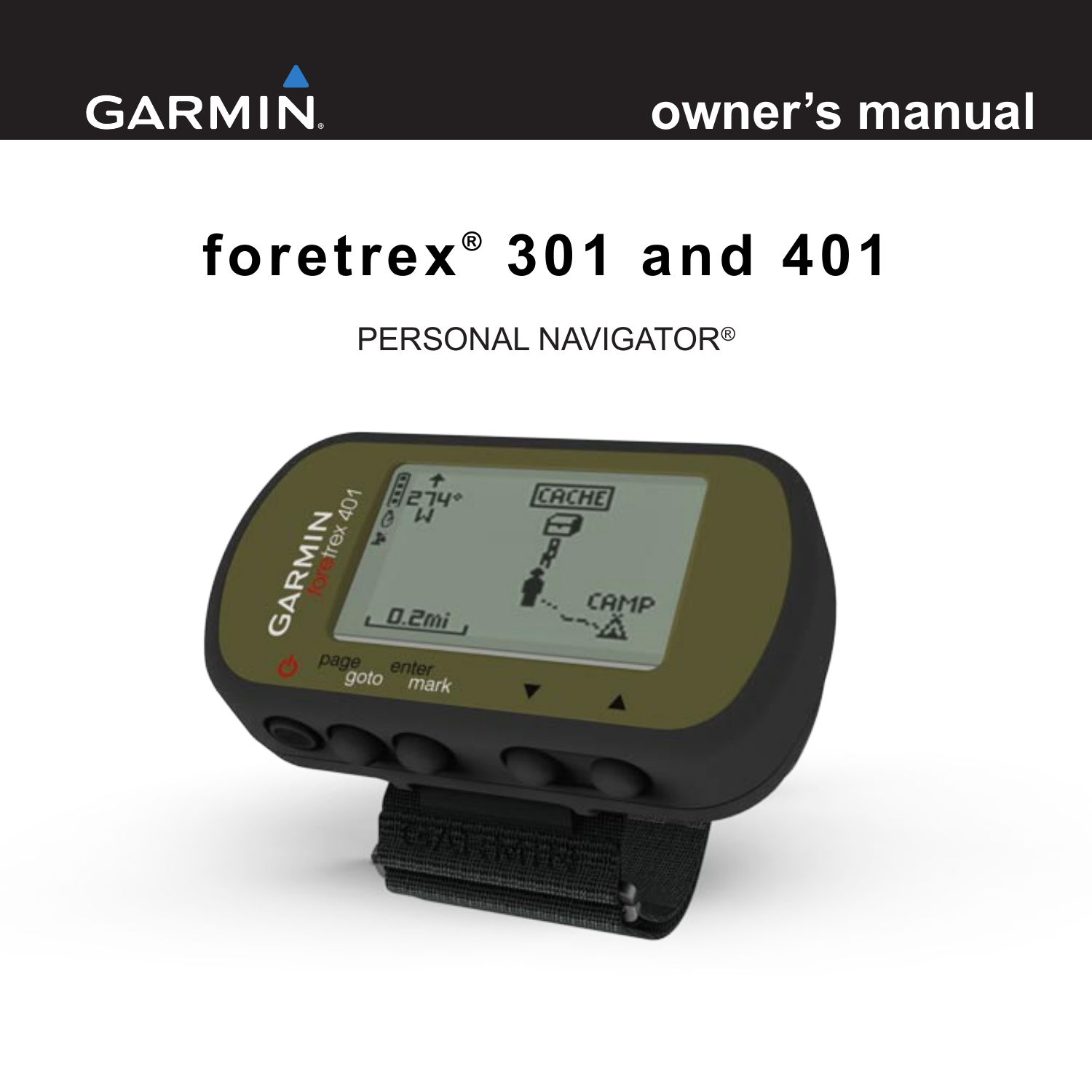© 2009 Garmin Ltd. or its subsidiaries

Garmin International, Inc. 1200 East 151<sup>st</sup> Street, Olathe, Kansas 66062, USA Tel. (913) 397.8200 or (800) 800.1020 Fax (913) 397.8282

Garmin (Europe) Ltd. Liberty House Hounsdown Business Park, Southampton, Hampshire, SO40 9LR UK Tel. +44 (0) 870.8501241 (outside the UK) 0808 2380000 (within the UK) Fax +44 (0) 870.8501251

Garmin Corporation No. 68, Jangshu 2nd Road, Shijr, Taipei County, Taiwan Tel. 886/2.2642.9199 Fax 886/2.2642.9099

All rights reserved. Except as expressly provided herein, no part of this manual may be reproduced, copied, transmitted, disseminated, downloaded or stored in any storage medium, for any purpose without the express prior written consent of Garmin. Garmin hereby grants permission to download a single copy of this manual onto a hard drive or other electronic storage medium to be viewed and to print one copy of this manual or of any revision hereto, provided that such electronic or printed copy of this manual must contain the complete text of this copyright notice and provided further that any unauthorized commercial distribution of this manual or any revision hereto is strictly prohibited.

Information in this document is subject to change without notice. Garmin reserves the right to change or improve its products and to make changes in the content without obligation to notify any person or organization of such changes or improvements. Visit the Garmin Web site (<www.garmin.com>) for current updates and supplemental information concerning the use and operation of this and other Garmin products.

Garmin®, Foretrex®, and the Garmin logo are trademarks of Garmin Ltd. or its subsidiaries, registered in the USA and other countries. GSC™ 10 is a trademark of Garmin Ltd. or it's subsidiaries. These trademarks may not be used without the express permission of Garmin. Windows® is a registered trademark of Microsoft Corporation in the United States and other countries. Mac® is a registered trademark of Apple Computer, Inc. Other trademarks and trade names are those of their respective owners.

May 2009 **Part Number 190-01068-00 Rev. A** Printed in Taiwan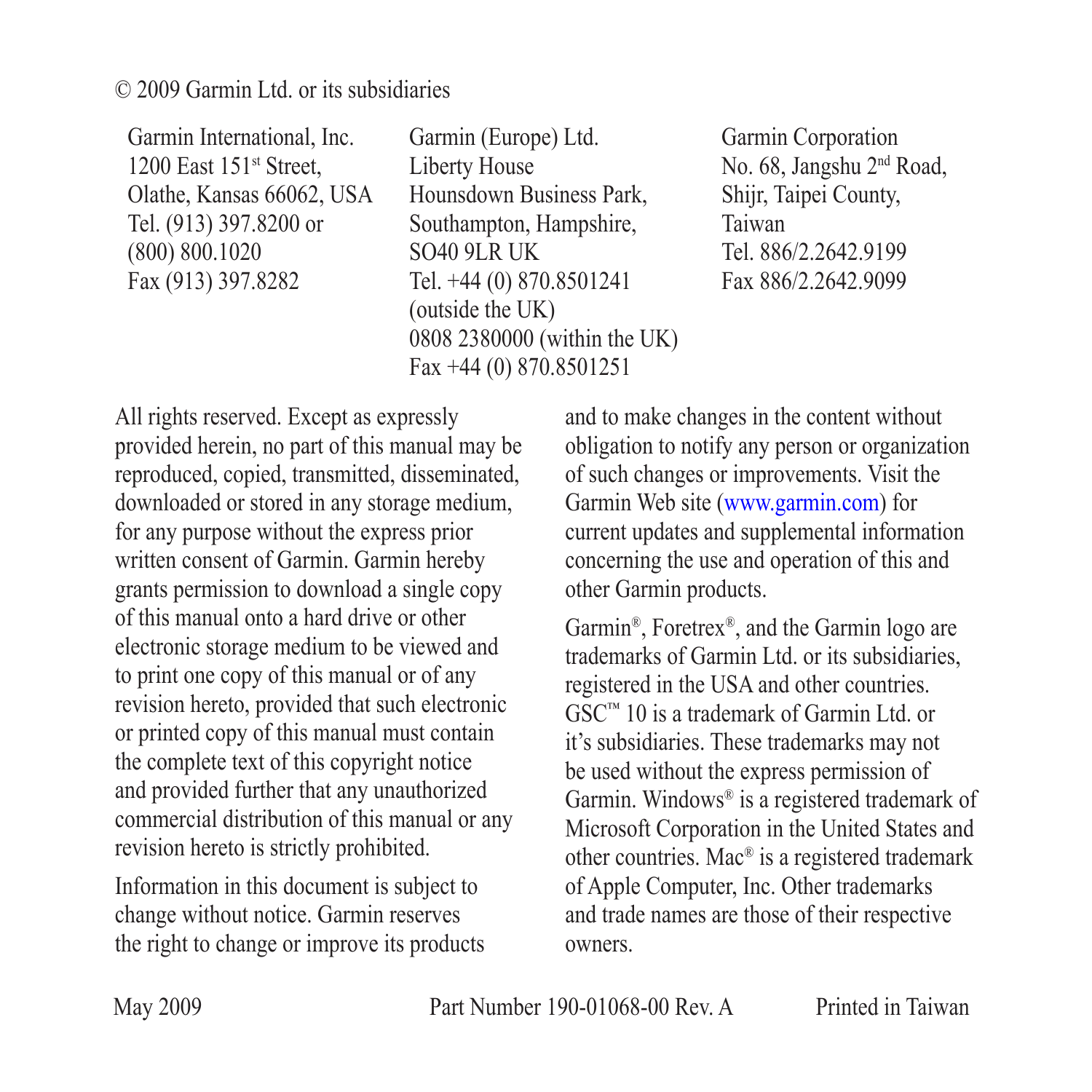# **Introduction**

<span id="page-2-0"></span>

See the *Important Safety and Product Information* guide in the product box for product warnings and other important information.

# **Manual Conventions**

When you are instructed to "press" something, use the buttons on the unit. Press  $\blacktriangle \blacktriangledown$  to "select" something in a list, and then press **enter**.

The small arrows (>) used in the text indicate that you should select a series of items in order, for example, "Press **page** > **enter** > select **TRACKS**."

# **Product Registration**

Help us better support you by completing our online registration today. Go to [http://my.garmin.com.](http://my.garmin.com) Keep the original sales receipt, or a photocopy, in a safe place.

# **Contact Garmin**

Contact Garmin Product Support if you have any questions while using your Foretrex. In the USA, go to <www.garmin.com/support>, or contact Garmin USA by phone at (913) 397.8200 or (800) 800.1020.

In the UK, contact Garmin (Europe) Ltd. by phone at 0808 2380000.

In Europe, go to [www.garmin.com](www.garmin.com/support) [/support](www.garmin.com/support) and click **Contact Support** for in-country support information, or contact Garmin (Europe) Ltd. by phone at +44 (0) 870.8501241.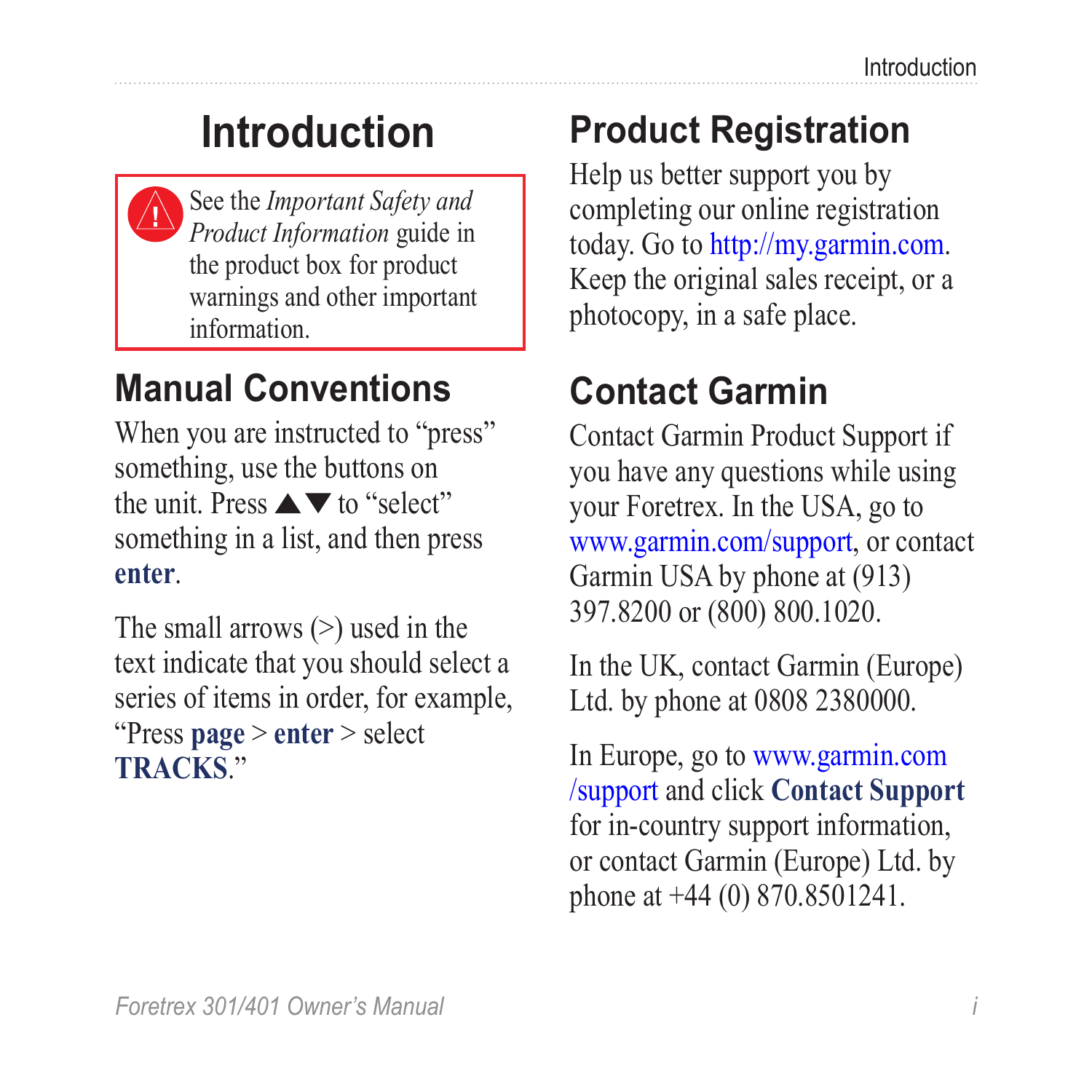# <span id="page-3-0"></span>**Foretrex® Features**

| <b>Features</b>                             | <b>Foretrex</b><br>301 | <b>Foretrex</b><br>401 |
|---------------------------------------------|------------------------|------------------------|
| Altimeter                                   | No                     | Yes                    |
| <b>Barometer</b>                            | No                     | Yes                    |
| Cadence (optional<br>accessory required)    | No                     | Yes                    |
| Electronic compass                          | <b>No</b>              | Yes                    |
| Heart rate (optional<br>accessory required) | No                     | Yes                    |
| Timer                                       | Yes                    | Yes                    |
| Waterproof                                  | Yes                    | Yes                    |
| Wireless transfer                           | No                     | Yes                    |

# **Optional Accessories**

For a list of available accessories and maps, refer to the Garmin Web site at <http://buy.garmin.com>.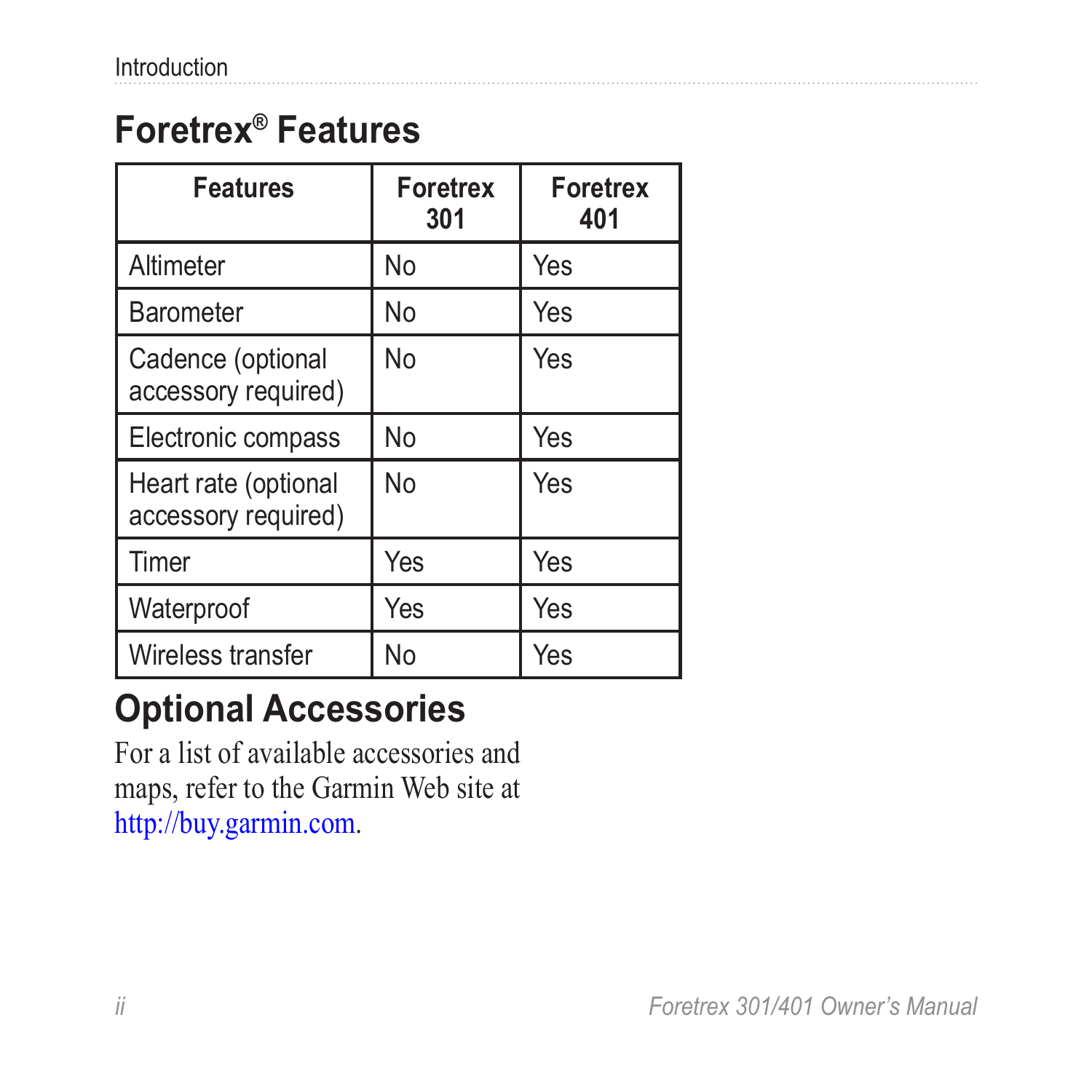# **Table of Contents**

| Introduction i<br>Manual Conventionsi<br>Product Registration<br>Contact Garmin i<br>Optional Accessoriesii<br>Foretrex <sup>®</sup> Features ii |  |
|--------------------------------------------------------------------------------------------------------------------------------------------------|--|
| Getting Started 1                                                                                                                                |  |
|                                                                                                                                                  |  |
|                                                                                                                                                  |  |
| Turning On Your Foretrex 3                                                                                                                       |  |
| <b>Acquiring GPS Satellite</b>                                                                                                                   |  |
|                                                                                                                                                  |  |
| Using the Backlight3                                                                                                                             |  |
| Using the Main Pages  4                                                                                                                          |  |
|                                                                                                                                                  |  |
|                                                                                                                                                  |  |
| Compass Page 6                                                                                                                                   |  |
|                                                                                                                                                  |  |
|                                                                                                                                                  |  |
|                                                                                                                                                  |  |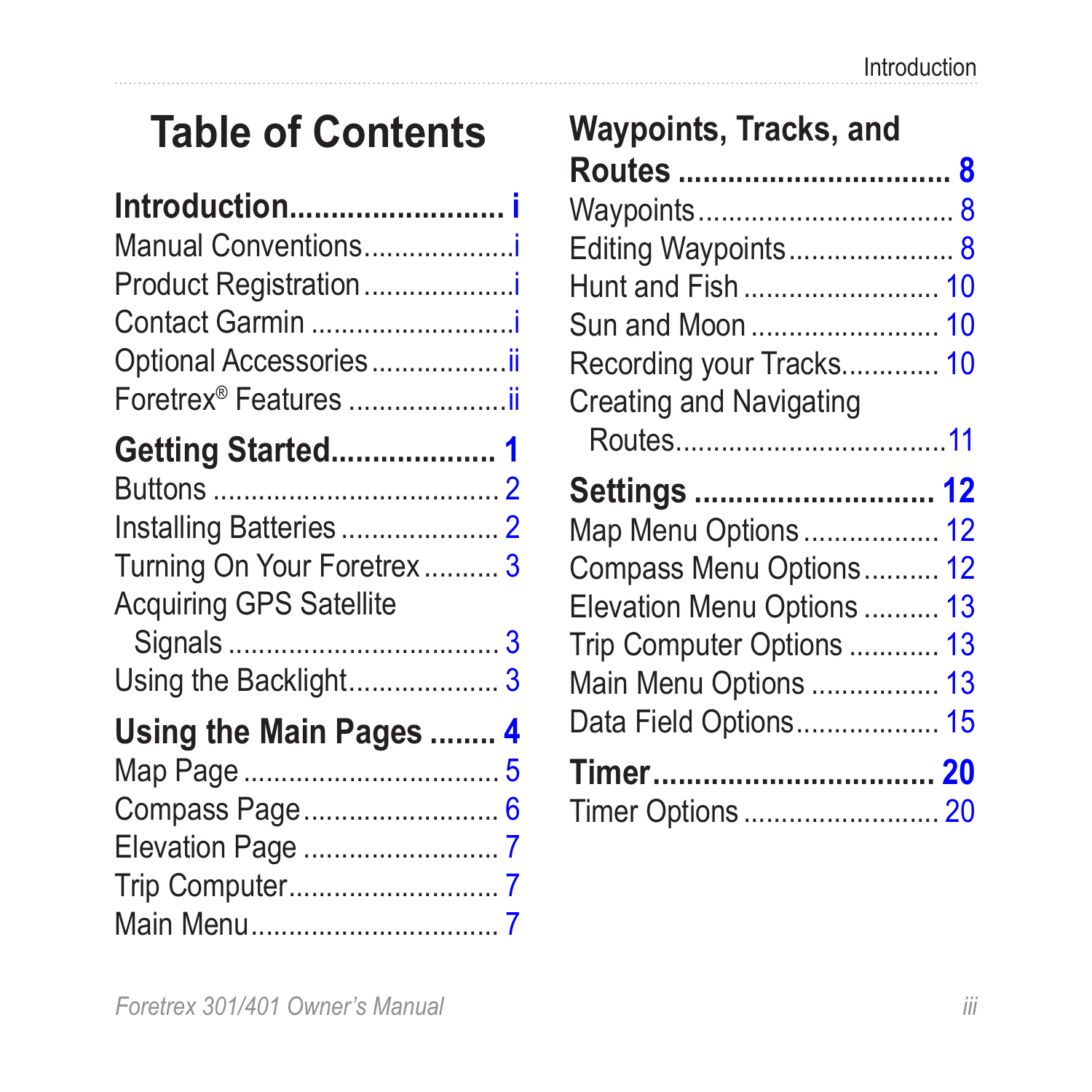| Setting GPS Mode 21         |
|-----------------------------|
| Satellite Reception 21      |
| Signal Strength 21          |
|                             |
| Appendix  22                |
| Pairing the Foretrex 401 22 |
| Wireless Data Transfers 23  |
|                             |
| to a Computer  24           |
| Jumpmaster 25               |
|                             |
| Battery Information  25     |
| Optimizing Battery Life  26 |
| Resetting the Foretrex 26   |
|                             |

| Clearing User Data 26       |  |
|-----------------------------|--|
| Replacing the Wristband  27 |  |
| Cleaning the Unit and       |  |
|                             |  |
|                             |  |
| Software License            |  |
|                             |  |
| Declaration of Conformity   |  |
|                             |  |
| FCC Compliance  30          |  |
|                             |  |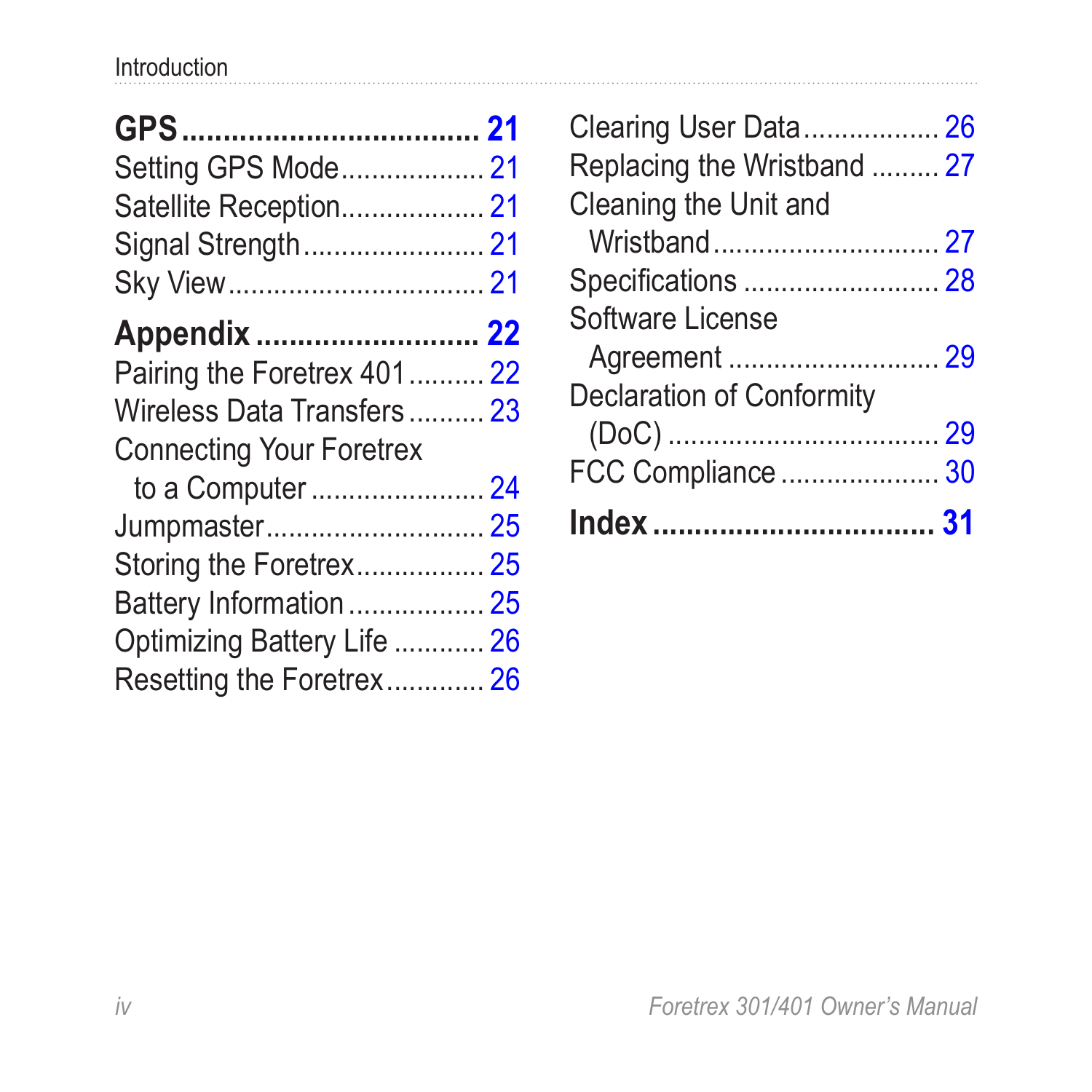<span id="page-6-0"></span>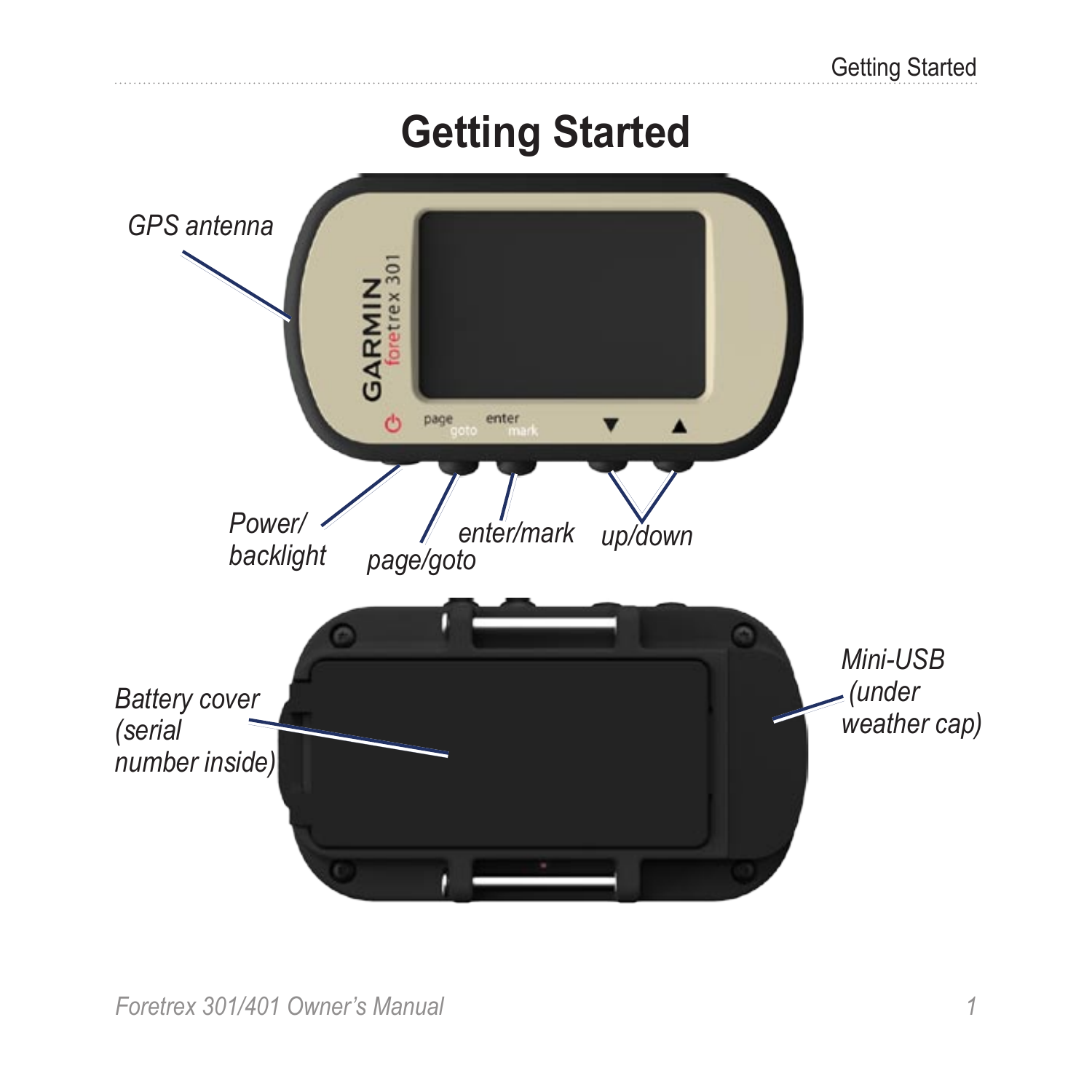# <span id="page-7-0"></span>**Buttons** power **①**

- Press and hold to turn the Foretrex on and off.
- Press to turn the backlight on and off.

### **page/goto**

- Press to view and navigate through the menus.
- Press to exit a menu or a page.
- Press and hold to navigate to a specific destination or waypoint.

### **enter/mark**

- Press to select options and to acknowledge messages. •
- Press and hold to mark a waypoint. •
- Press to access an options menu when on a main page.

## **(up/down)**

- Press to scroll through menus and pages. •
- Press to select options on menus and pages.
- Press to zoom out  $($  $\blacktriangle$ ) and in  $(\nabla)$  on the map. •

# **Installing Batteries**

- 1. Carefully lift up on the battery door until it comes off.
- 2. Insert the batteries, observing polarity.
- 3. Replace the battery cover.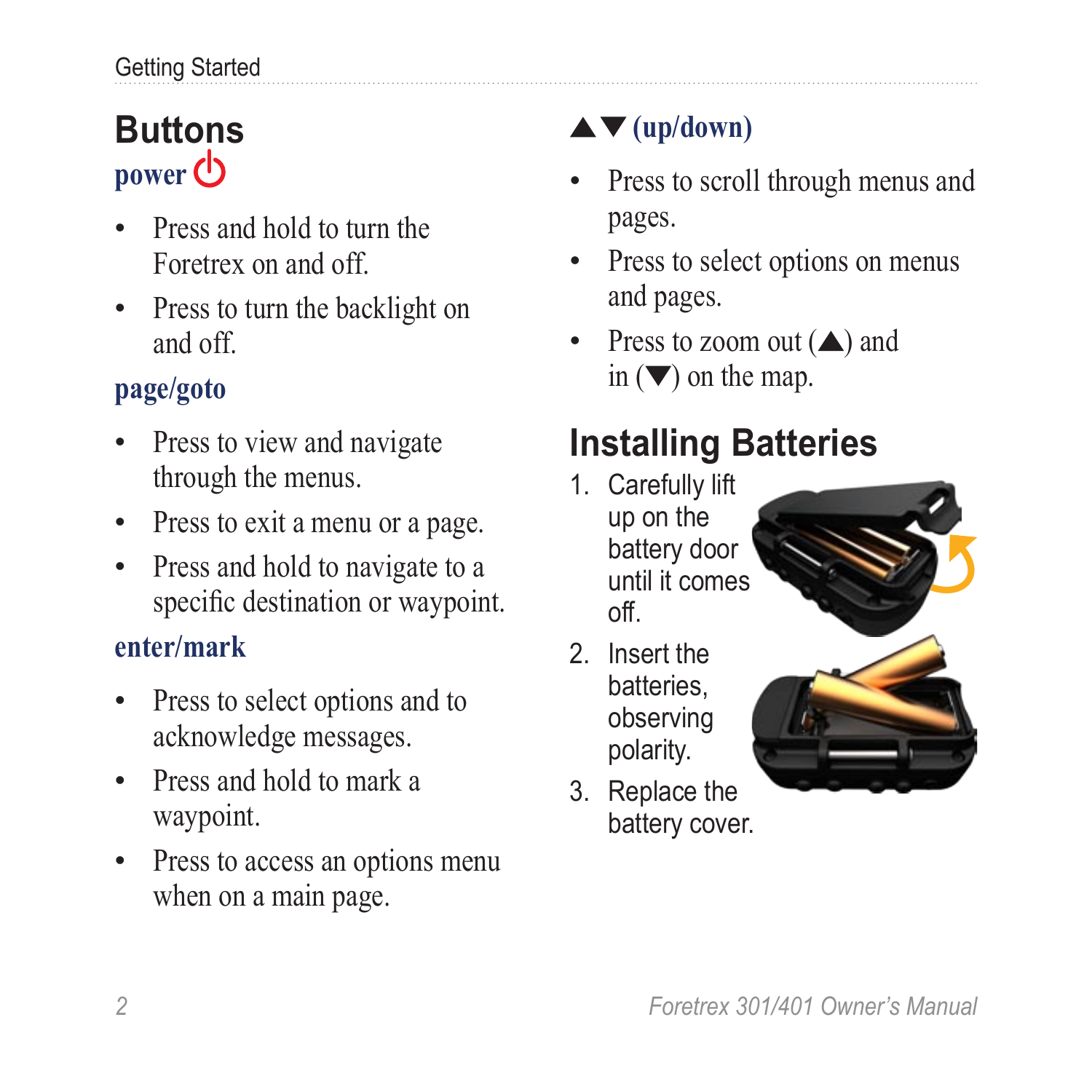<span id="page-8-0"></span>

**NOTE:** Remove the batteries when you do not plan to use the Foretrex for several months. When you remove the batteries, stored data is not lost.

### **Turning On Your Foretrex**

Press and hold  $\bigcirc$  to turn the Foretrex on. The first time you turn on your Foretrex you are prompted to choose a language.

## **Acquiring GPS Satellite Signals**

Before the Foretrex can find your current location and navigate a route, you must acquire GPS signals.

1. Go outdoors to an open area, away from tall buildings and trees. 2. Turn on the Foretrex and hold it level. Acquiring satellite signals can take a few minutes. The  $\blacktriangleright$  flashes while the Foretrex determines your location. When satellites are acquired, the remains solid.

# **Using the Backlight**

While the Foretrex is on, press and quickly release  $\bigcirc$ . The backlight stays on for 30 seconds. Press ( again to turn off the backlight before the automatic light timeout.

### <span id="page-8-1"></span>**To adjust the backlight time:**

- 1. From the main menu, select **SETUP** > **DISPLAY** > **LIGHT TIMEOUT**.
- 2. Use  $\triangle \blacktriangledown$  to set the amount of time the backlight stays on.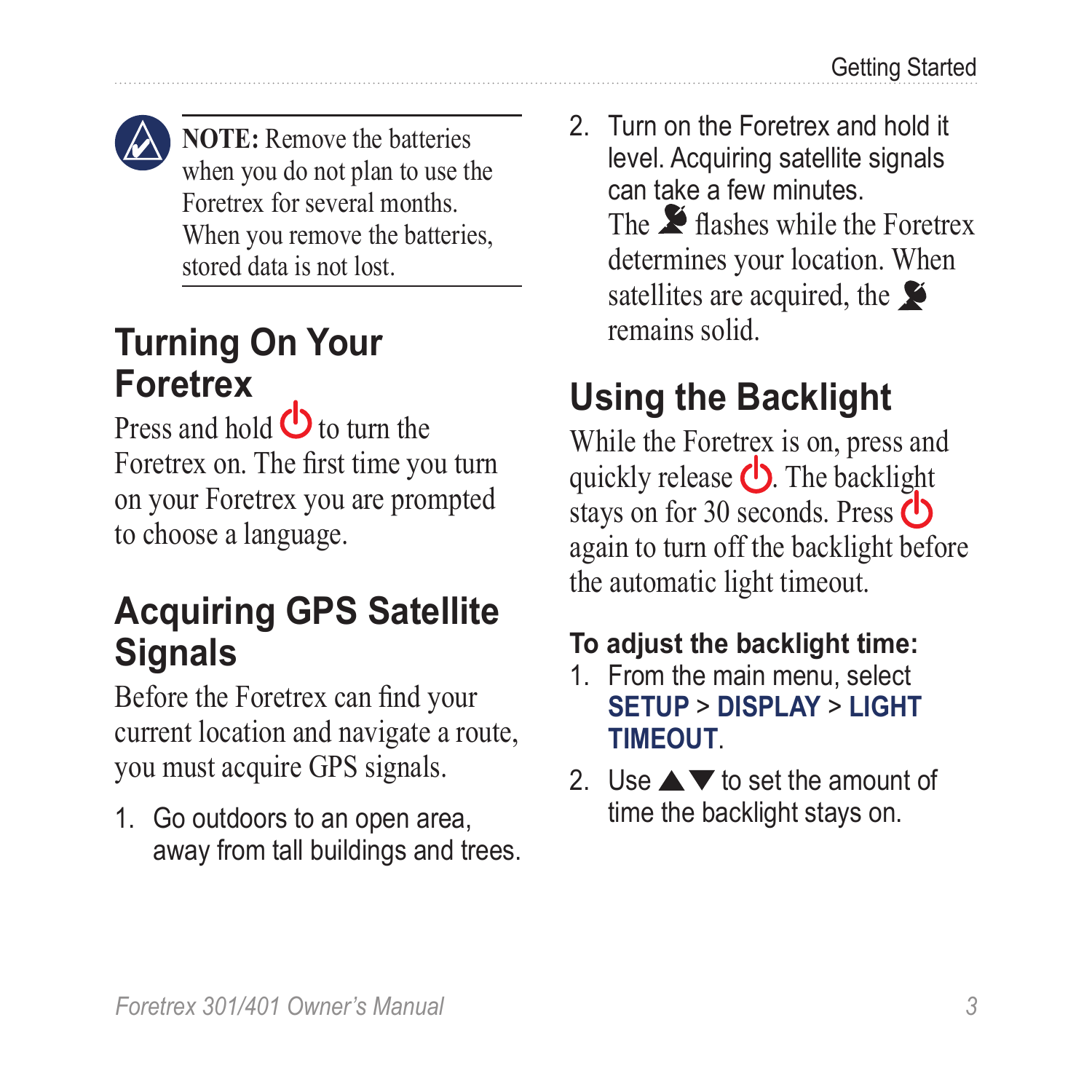# **Using the Main Pages**

<span id="page-9-0"></span>All of the information needed to operate the Foretrex is found on the following five main pages: the map page, the compass page, the elevation page (401 only), the trip computer page, and the main menu.

Press the **page** button to navigate through the main pages. Press **enter** to access the option menus for these pages.

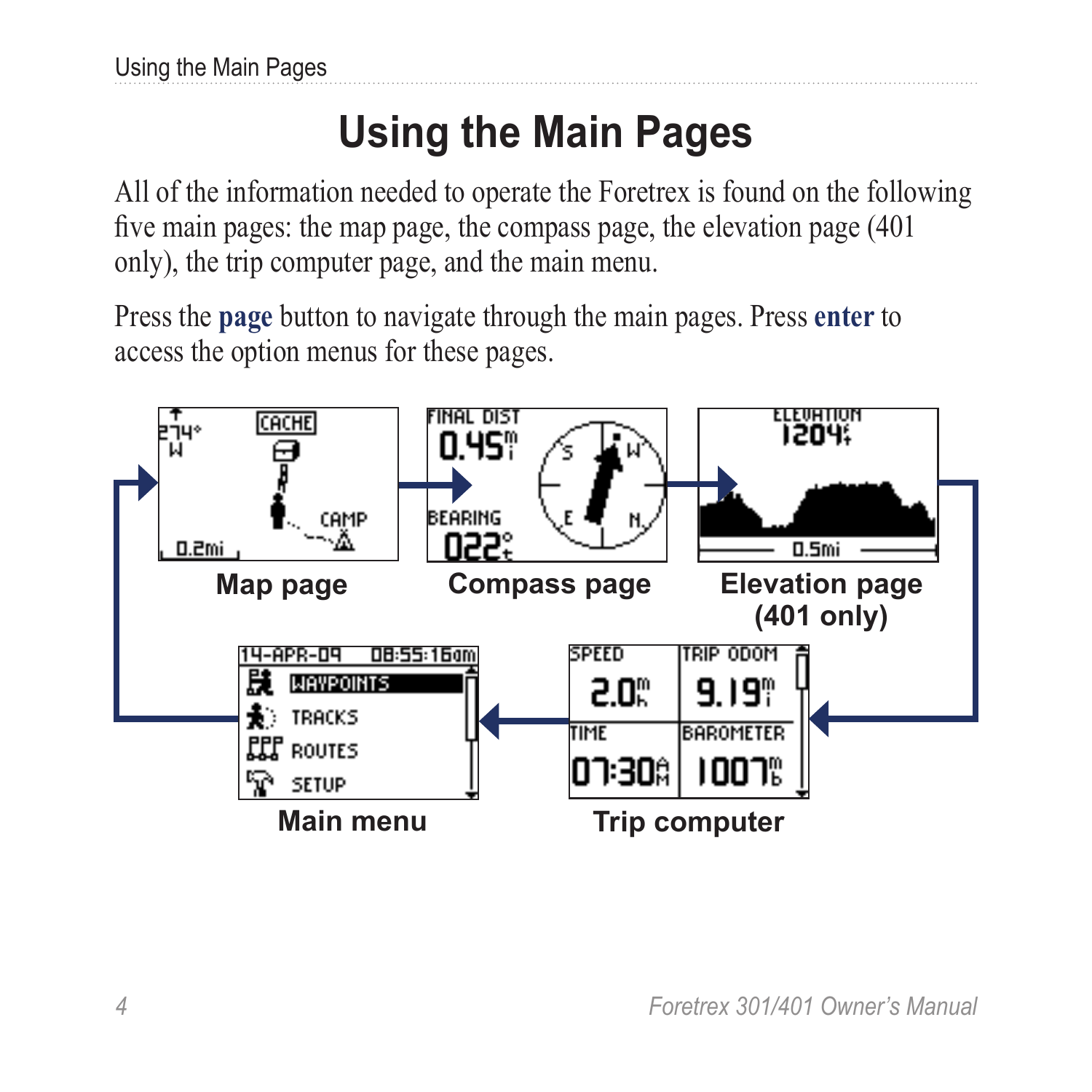<span id="page-10-0"></span>

Your position on the map is represented by  $\bullet$ . As you travel, the position icon moves and leaves a track log (trail). Waypoint names and symbols are also shown on the map.



**NOTE:** Press **A** to zoom out or to zoom in.

The Foretrex automatically rotates the map as you move, so that waypoints ahead of you always appear above your position. The heading indicator shows the direction you are heading.

### **To view the map with north up:**

- 1. From the map page, press **enter**.
- 2. Select **MAP DETAIL** > **MAP ORIENTATION** > **NORTH UP**.

### **To clear a track log:**

- 1. From the map page, press **enter**.
- 2. Select **CLEAR TRACK LOG** > **YES**.

### <span id="page-10-1"></span>**To measure distance:**

- 1. From the map page, press **enter**.
- 2. Select **MEASURE DISTANCE**
- 3. Select the **FROM** field then select a starting waypoint from the waypoint list.
- 4. Select the **TO** field then select an ending waypoint from the waypoint list.
- 5. Select the **ESTIMATED SPEED** field. Use  $\triangle \blacktriangledown$  to select fields, and press **enter** to edit the speed.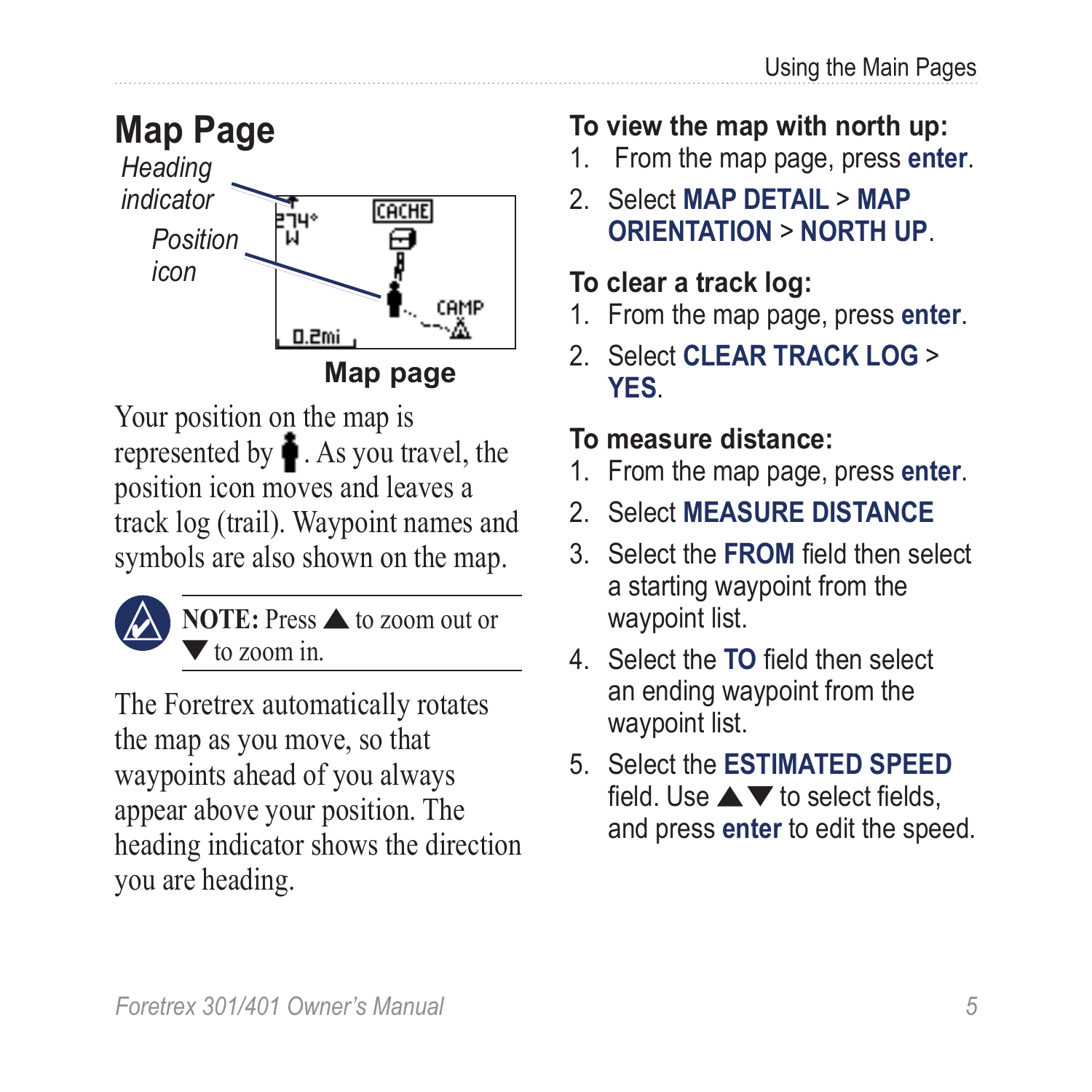<span id="page-11-0"></span>The total distance between the two points and the estimated travel time appears at the bottom of the page.

| distance         |    |          |  |
|------------------|----|----------|--|
| <b>FROM:</b>     |    | GARMIN   |  |
| ſ۵               |    | OO.      |  |
| estimated speed: |    | 1 m t    |  |
| <b>DISTANCE</b>  | NЦ | 450ft    |  |
| time needed      |    | 00:05:06 |  |

# **Compass Page**

The compass page guides you to your destination by displaying a compass and a bearing pointer.

When you are navigating to a specific location, the compass page displays the name of the location, two data fields that display distance to final destination and speed (by default), and a direction arrow in the compass ring. Follow the arrow to navigate.

The electronic compass (used in the 401) is similar to a magnetic compass when you are stationary or walking. If you maintain a higher speed, such as traveling in automobile, the compass uses GPS signals to determine your direction.



**NOTE:** Hold the compass level when navigating to ensure maximum accuracy.

### **To calibrate the electric compass:**

- 1. From the compass page, press **enter**.
- 2. Select **CALIBRATE**.
- 3. Follow the on-screen instructions.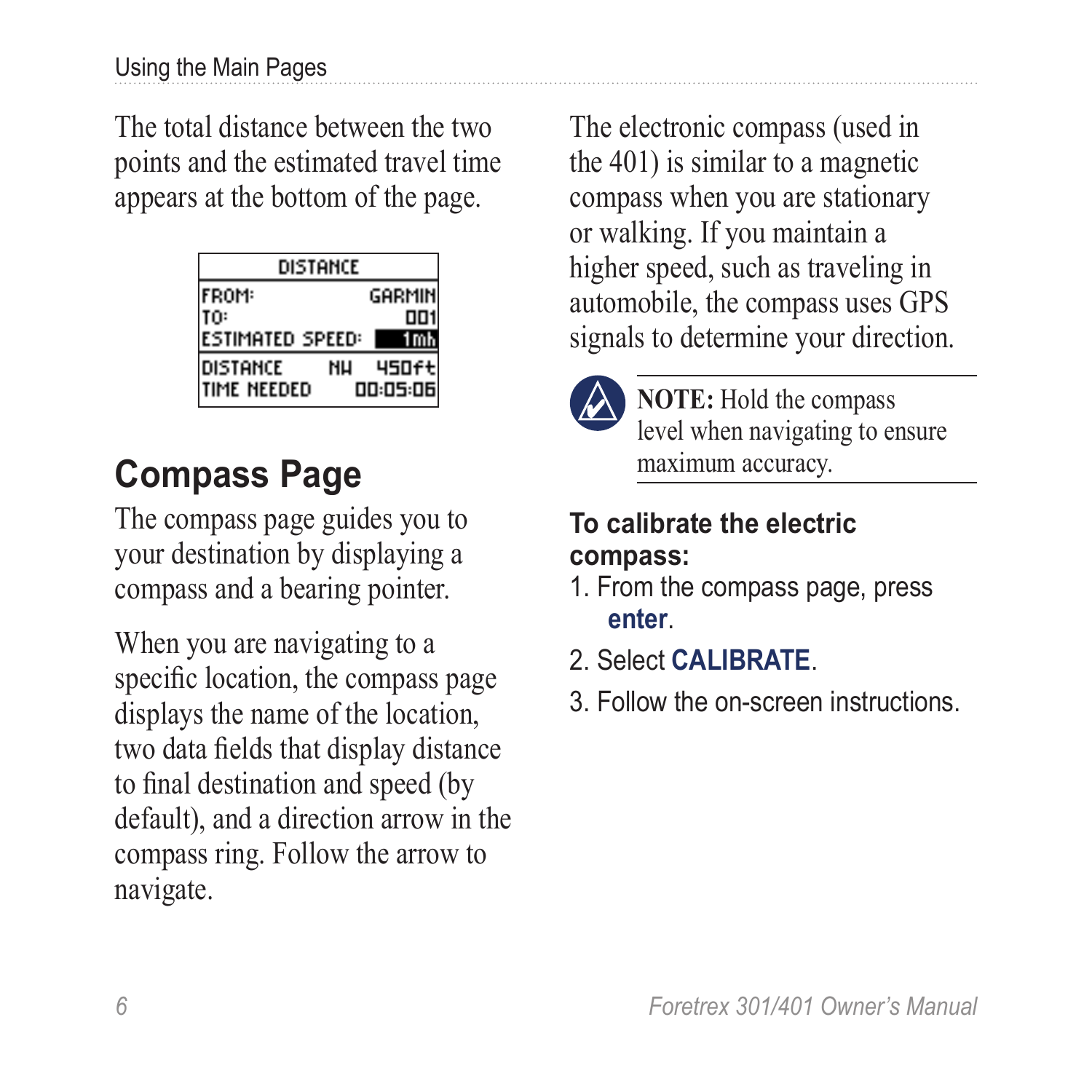# <span id="page-12-0"></span>**Elevation Page (401 only)**

The elevation page shows your elevation. Press  $\triangle$  to zoom out or  $\nabla$ to zoom in.

### **To calibrate the barometric altimeter:**



**NOTE:** The barometric altimeter is available only on the Foretrex 401.

- 1. From the main menu, select **SET UP** > **ALTIMETER** > **CALIBRATE**.
- 2. Follow the on-screen instructions.

# **Trip Computer**

The trip computer displays your current speed, average speed, maximum speed, trip odometer, and other helpful statistics. Use  $\blacktriangle \blacktriangledown$  to scroll to see more fields.

To customize data fields, press **enter**. See [page 15](#page-20-1) for more information.

# **Main Menu**

The main menu gives you access to setup screens including waypoints, tracks, and routes. The main menu displays the current date and time along the top of the screen. Use  $\blacktriangle \blacktriangledown$  to select from the list of menu options.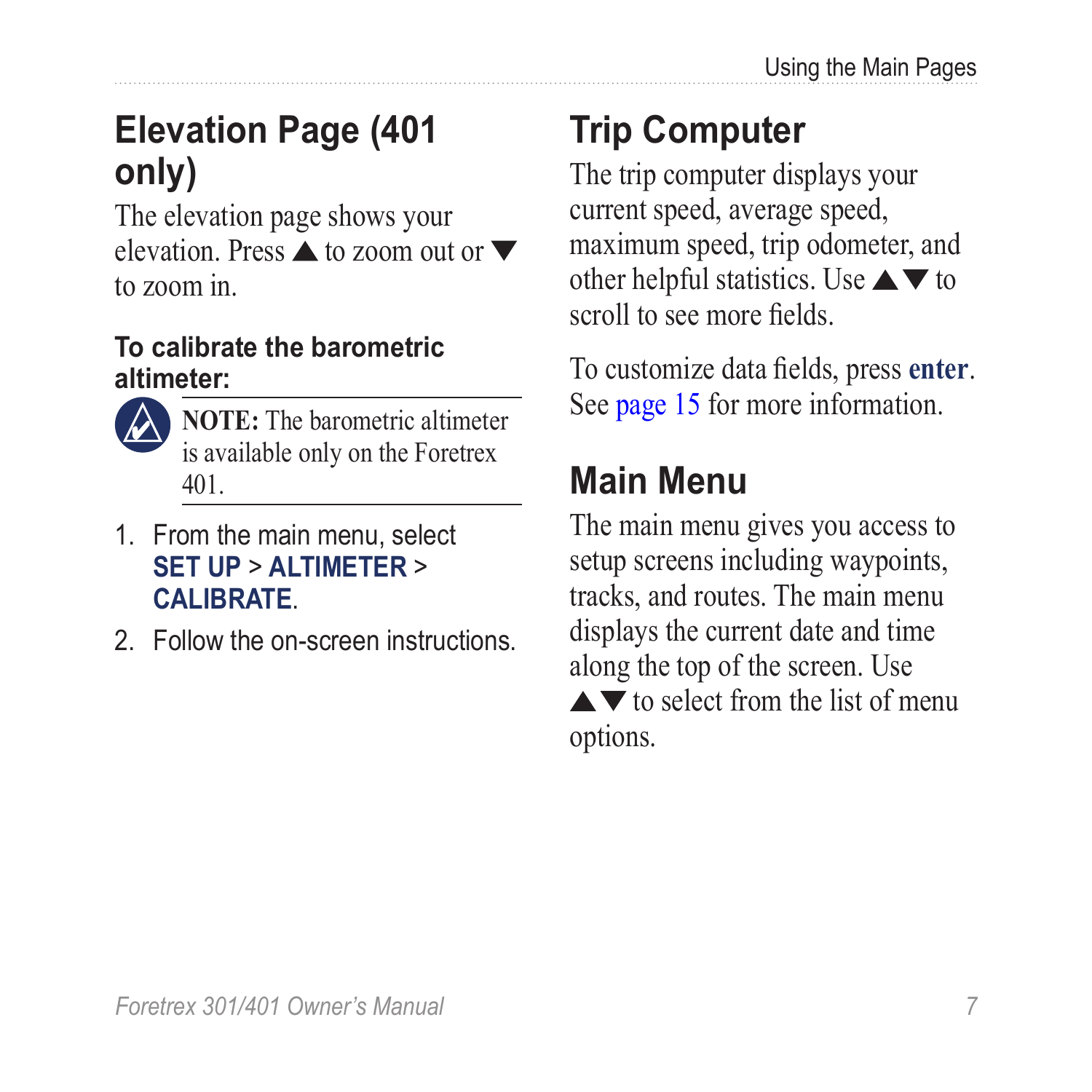# <span id="page-13-0"></span>**Waypoints, Tracks, and Routes**

# **Waypoints**

Waypoints are locations you record and store in the Foretrex.

- 1. Press and hold **mark**.
- 2. Select **OK**.

### <span id="page-13-1"></span>**To navigate to a waypoint:**

- 1. Press and hold **goto**.
- 2. Select the waypoint from the list.

# **Editing Waypoints**



### **Waypoint page**

After you have marked a waypoint, you can edit the name, the symbol, the elevation, and the latitude/ longitude from the waypoint page.



**NOTE:** Use  $\blacktriangle \blacktriangledown$  to select the letters and numbers. Press **enter** to edit.

### **To edit existing waypoints:**

- 1. Select > **WAYPOINTS** > **LIST ALL**.
- 2. Select the waypoint you want to edit.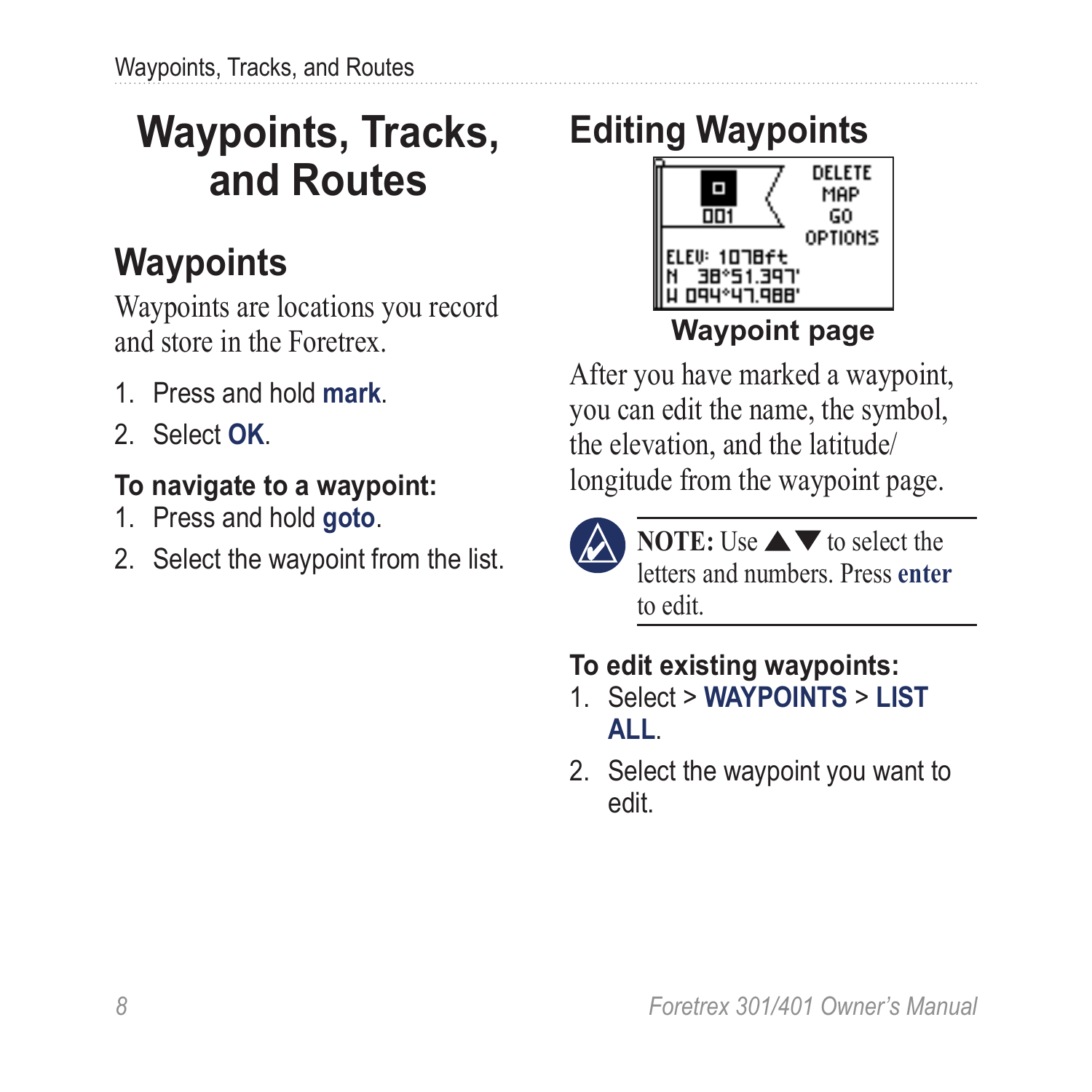### **To change the symbol:**

- 1. From the waypoint page, select the waypoint symbol.
- 2. Select a new symbol from the list.

### **To change the name:**

- 1. From the waypoint page, select the name. The EDIT WAYPOINT NAME page appears.
- 2. Press **enter** to access the character menu. Select a character from the list.
- 3. Press **enter** to advance to the next character.
- 4. Repeat steps 2 and 3 as necessary.

### **To change the elevation:**

- 1. From the waypoint page, select the elevation. The ENTER CORRECT ELEVATION page appears.
- 2. Press **enter** to access the number menu. Select a number from the list.
- 3. Press **enter** to advance to the next field.
- 4. Repeat steps 2 and 3 as necessary.
- 5. Select **OK** to save and exit.

### **To change the latitude/longitude:**

- 1. From the waypoint page, select the latitude/longitude field. The EDIT LOCATION page appears.
- 2. Select a number from the list.



**NOTE:** To change the position format, see [page 14](#page-19-0).

### **To delete a waypoint:**

- 1. Select > **WAYPOINTS** > **LIST ALL**.
- 2. Use **△▼** or **enter** to select the waypoint you want to delete.
- 3. Select **DELETE** > **YES**.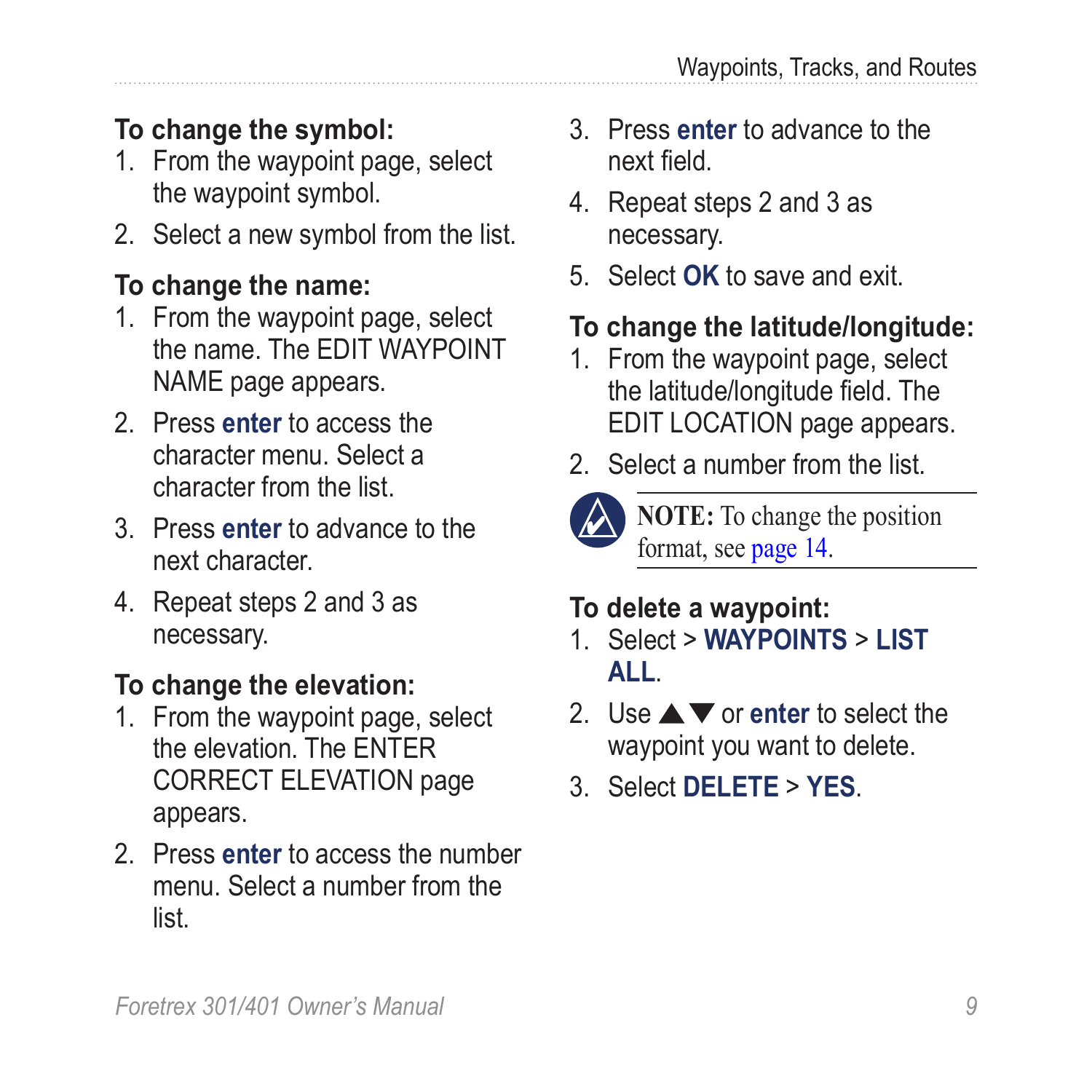# <span id="page-15-0"></span>**Hunt and Fish**

The hunting and fishing almanac provides the predicted best dates and times for hunting and fishing at your current location.

### **To view the hunt and fish page:**

- 1. From the main menu, select > **WAYPOINTS** > **LIST ALL**.
- 2. Select the waypoint you want to view.
- 3. Select **OPTIONS** > **HUNT/FISH**.



**NOTE:** Press enter to view the hunting and fishing information for a different date.

# **Sun and Moon**

The Sun and Moon page shows sunrise time, sunset time, moonrise time, moonset time, and moon phase for a specified date.

### **To view the sun and moon page:**

- 1. From the main menu, select > **WAYPOINTS** > **LIST ALL**.
- 2. Select the waypoint you want to view.
- 3. Select **OPTIONS** > **SUN/MOON**.



**NOTE:** Press enter to view the sun and moon information for a different date.

# **Recording your Tracks**

The Foretrex records a track log while you are moving. You can save these tracks and navigate to them at another time.

- 1. From the main menu, select **TRACKS**.
- 2. Select **SAVE TRACK**.
- 3 Use and **enter** to set a beginning point and an ending point.
- 4. Press **enter** to name the track. Follow the on-screen instructions.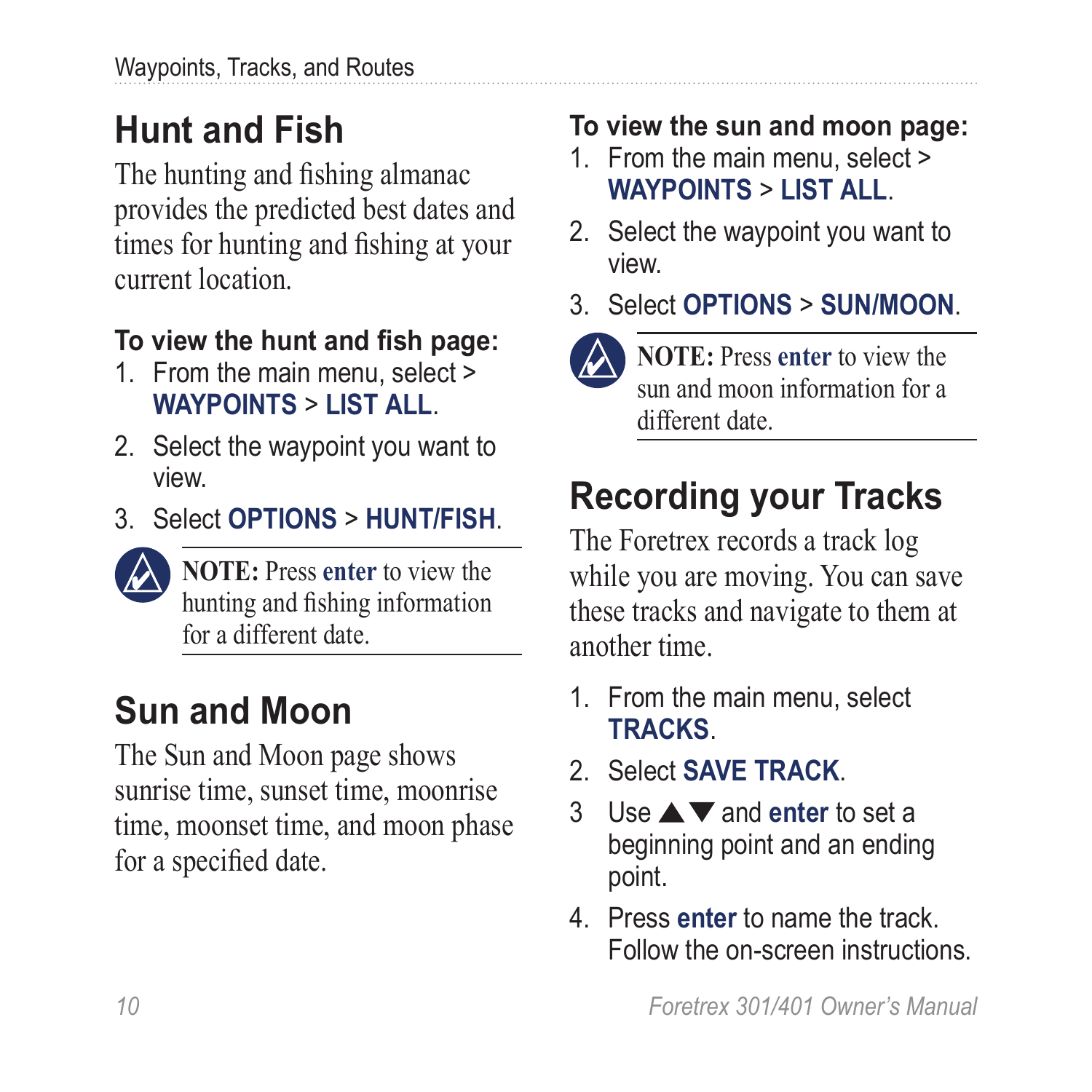#### <span id="page-16-0"></span>**To clear current track:** From the tracks menu, select **CLEAR TRACK** > **YES**.

#### **To navigate to a saved track:**

- 1. From the tracks menu, select **LIST SAVED**.
- 2. Select the track.
- 3. Select **NAVIGATE**.

## **Creating and Navigating Routes**

- 1. From the main menu, select **ROUTES** > **CREATE NEW**.
- 2. Press **enter** to access your saved waypoints.
- 3. Select a waypoint for the first field. Repeat in each field until the route is complete.

| GARMIN-DO2  |  |       |  |  |
|-------------|--|-------|--|--|
| GARMIN      |  | 0.Oft |  |  |
| ᇛ           |  | 450ft |  |  |
|             |  |       |  |  |
| <b>SEND</b> |  |       |  |  |
| DELETE      |  |       |  |  |
| FOLLOW      |  |       |  |  |

4. Select **FOLLOW**.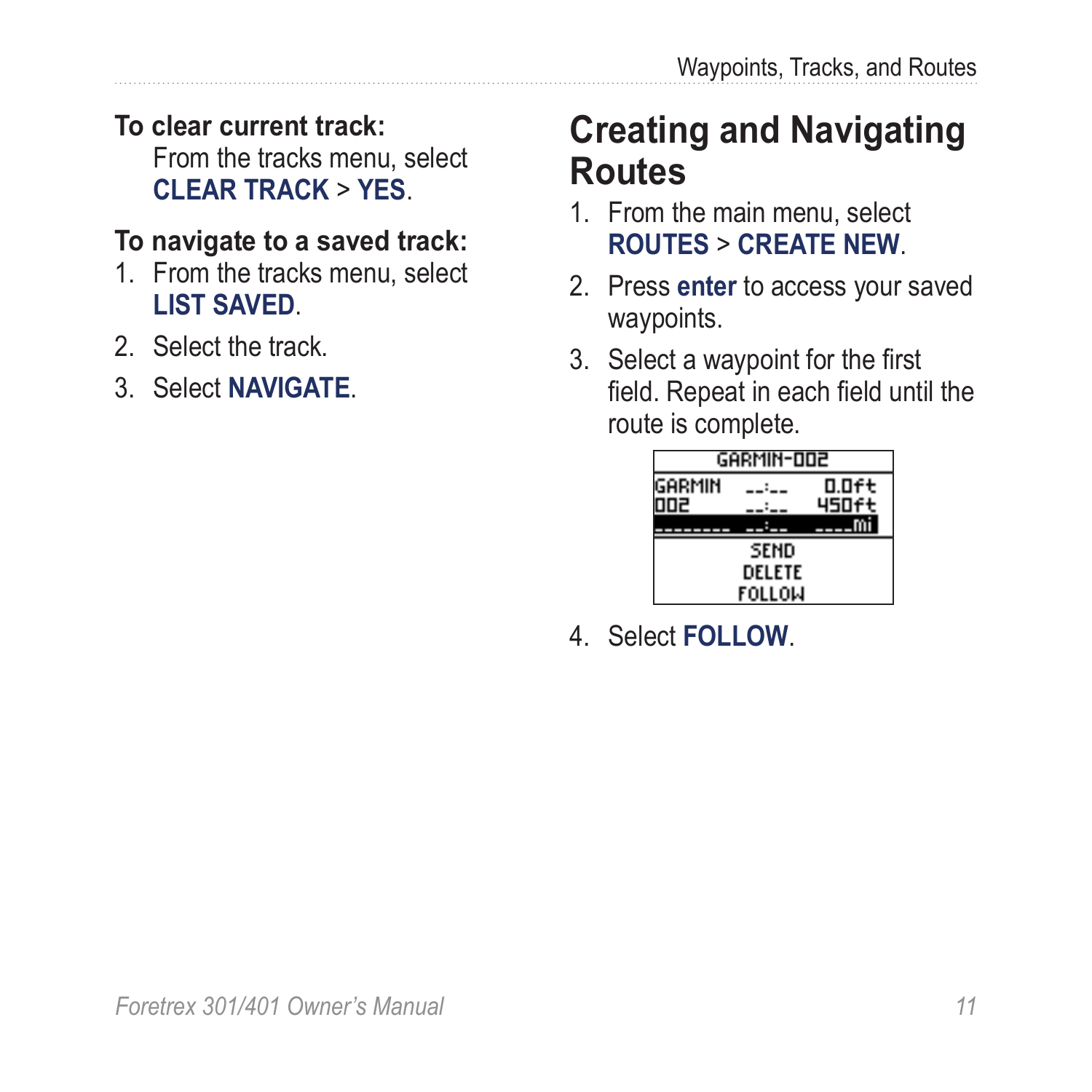# **Settings**

# <span id="page-17-0"></span>**Map Menu Options**

On the map page, press **enter** to access the map menu.

### **PAN TRACK LOG—use**  $\triangle \blacktriangledown$  **to**

pan. Move the pointer to any point along the track. Press **enter** to go to a waypoint, mark a waypoint, or zoom in or out.

**CLEAR TRACK LOG**—delete the recorded track log.

**MEASURE DISTANCE**—measure the distance between two waypoints. See [page 5](#page-10-1) for instructions on measuring distance.

**MAP DETAIL**—set map preferences:

- **MAP ORIENTATION**—select how the map is shown on the page. **NORTH UP** shows North at the top of the page. **TRACK UP** shows your current direction of travel at the top of the page. **•**
- **TRACKS**—show or hide tracks on the map. **•**
- **WAYPOINTS**—show or hide waypoints on the map.

**STOP NAVIGATION**—stop the current route.

# **Compass Menu Options**

On the compass page, press **enter** to access the compass menu.

**CALIBRATE**—hold the Foretrex level and slowly turn in two full circles in the same direction.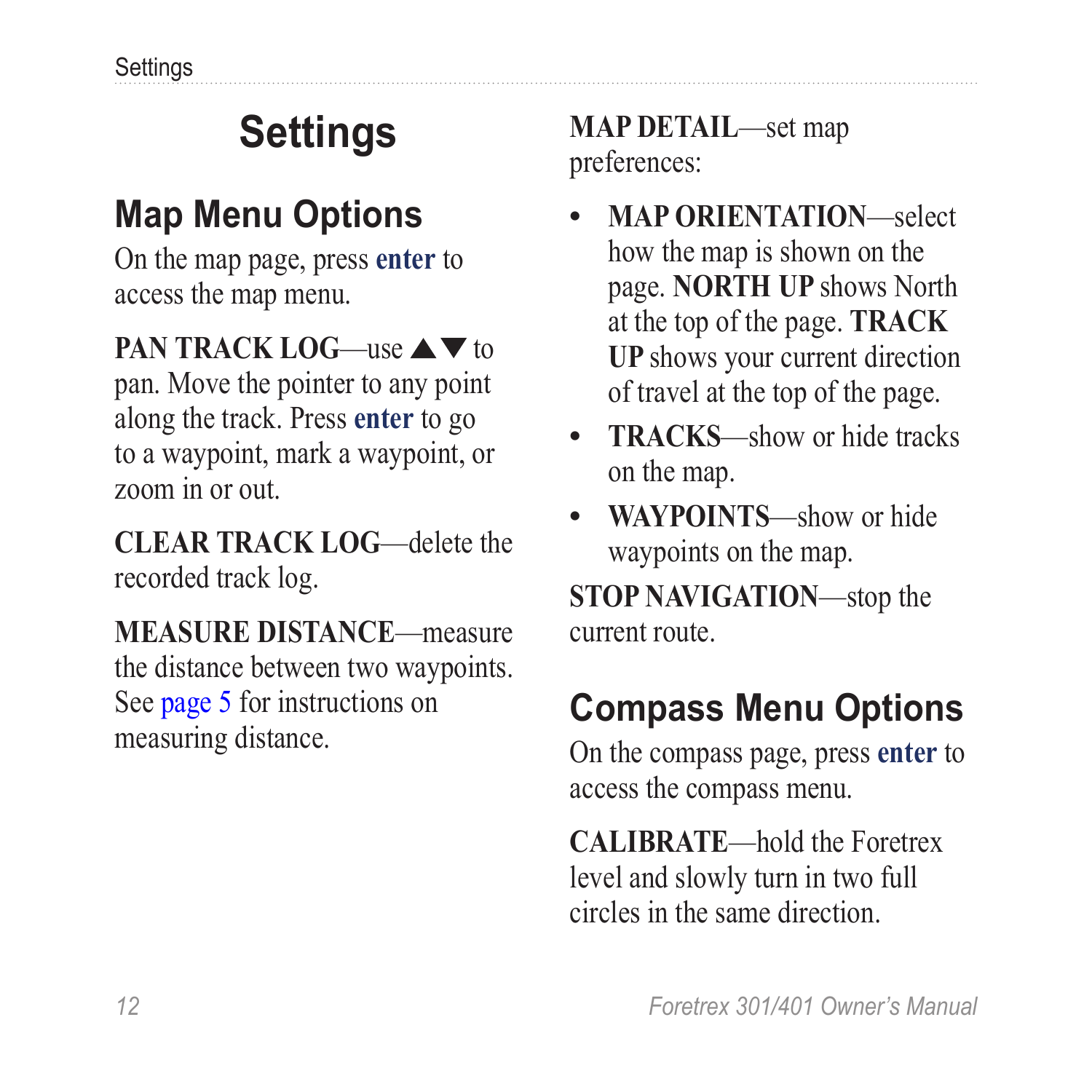<span id="page-18-0"></span>**CHANGE FIELDS**—change the data fields on the compass page. See [page 15](#page-20-1) for more information on changing data fields.

# **Elevation Menu Options**

On the elevation page, press **enter** to access the elevation menu.

**PLOT**— select to plot over time or distance.

**ZOOM**—select to change the elevation scale.

**VIEW POINTS**—view the data points on the elevation page.

# **Trip Computer Options**

On the trip computer page, press **enter** to access the trip computer menu.

**CHANGE FIELDS**—change the data fields on the trip computer page. See [page 15](#page-20-1) for more information on changing data fields.

**RESET TRIP DATA**—select **YES** to reset the trip data and the altimeter data.

# **Main Menu Options**

**WAYPOINTS**—create a new waypoint, list all waypoints, or view the nearest waypoint to your location. See [page 8](#page-13-1) for more information.

**TRACKS**—manage your saved tracks. Here you can clear the track log, pan and trackback, save a track, list saved tracks, or delete all saved tracks.

**ROUTES**—create a new route, list all routes, delete all routes.

**SETUP**—customize settings for the Foretrex.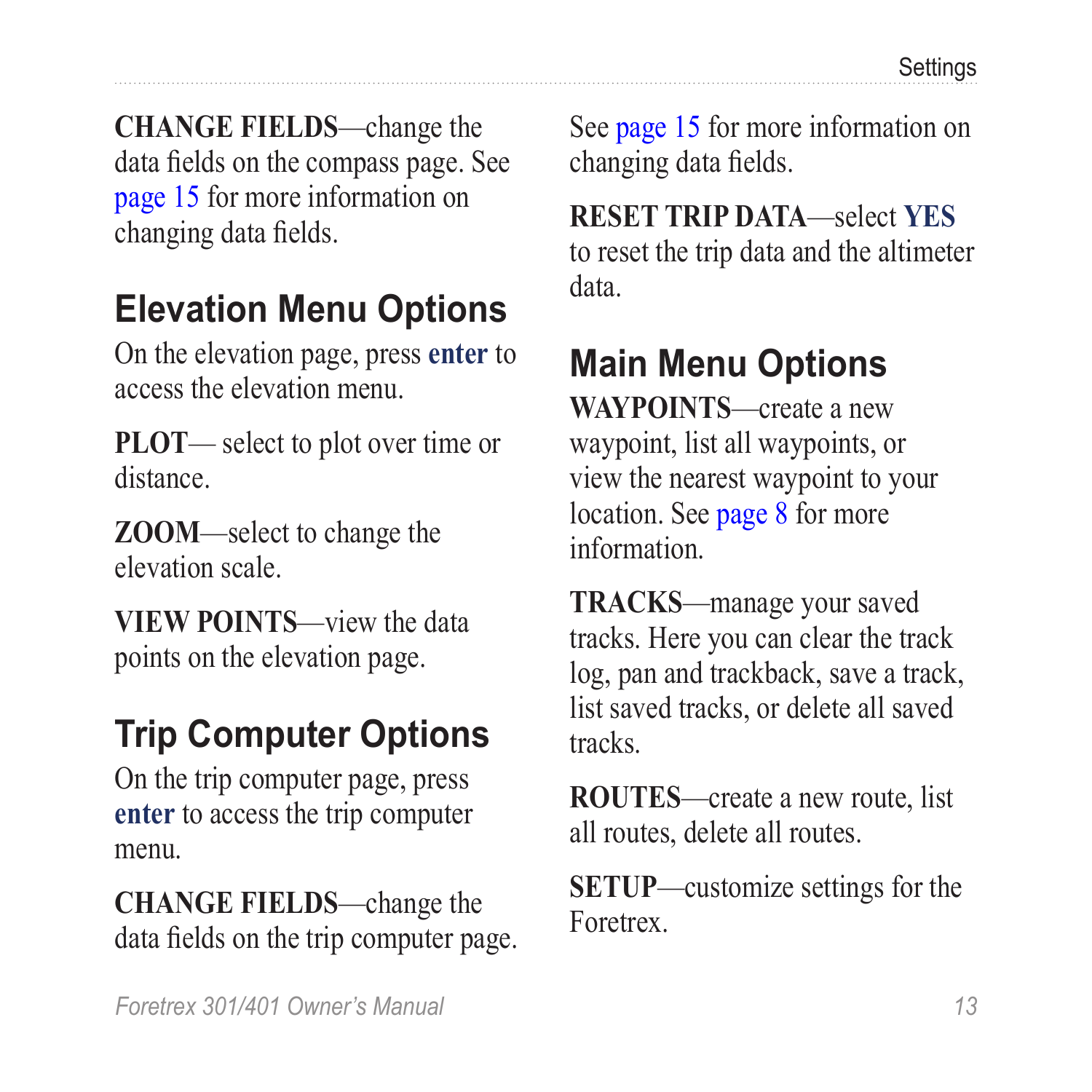- <span id="page-19-1"></span>**TIME**—select a 12-hour or 24-hour format, and the time zone for your location. Select **YES** to use daylight saving time, **NO** to ignore it, or **AUTO** to automatically turn daylight saving time on and off. Select **YES** to use automatic time zones, **NO** change the time zone manually, or **AUTO** to automatically update your time zone. •
- **TIMER**—show or hide timer page and set timer preferences. See [page 20](#page-25-1). **•**
- **DISPLAY**—adjust backlight and display contrast. **•**
- <span id="page-19-0"></span>**UNITS**—set position format **•** and map datum. Select units of measurement for distance/speed, elevation, vertical speed, and pressure.
- **HEADING**—customize compass settings and calibrate the compass. **•**
- **SYSTEM**—set preferences for the GPS mode, the beeper, the battery, the language, and the interface. You can also enter owner information, such as your name, and set it to appear when the unit powers on. •
- **TRACKS**—set track preferences. **•**
- **ROUTES**—select auto or distance for route leg transition. **•**
- **MAP**—select **NORTH UP** or **TRACK UP** and turn auto zoom off or on. You can also select bearing or course for the go to line. **•**
- **ALTIMETER**—turn auto calibration on or off. •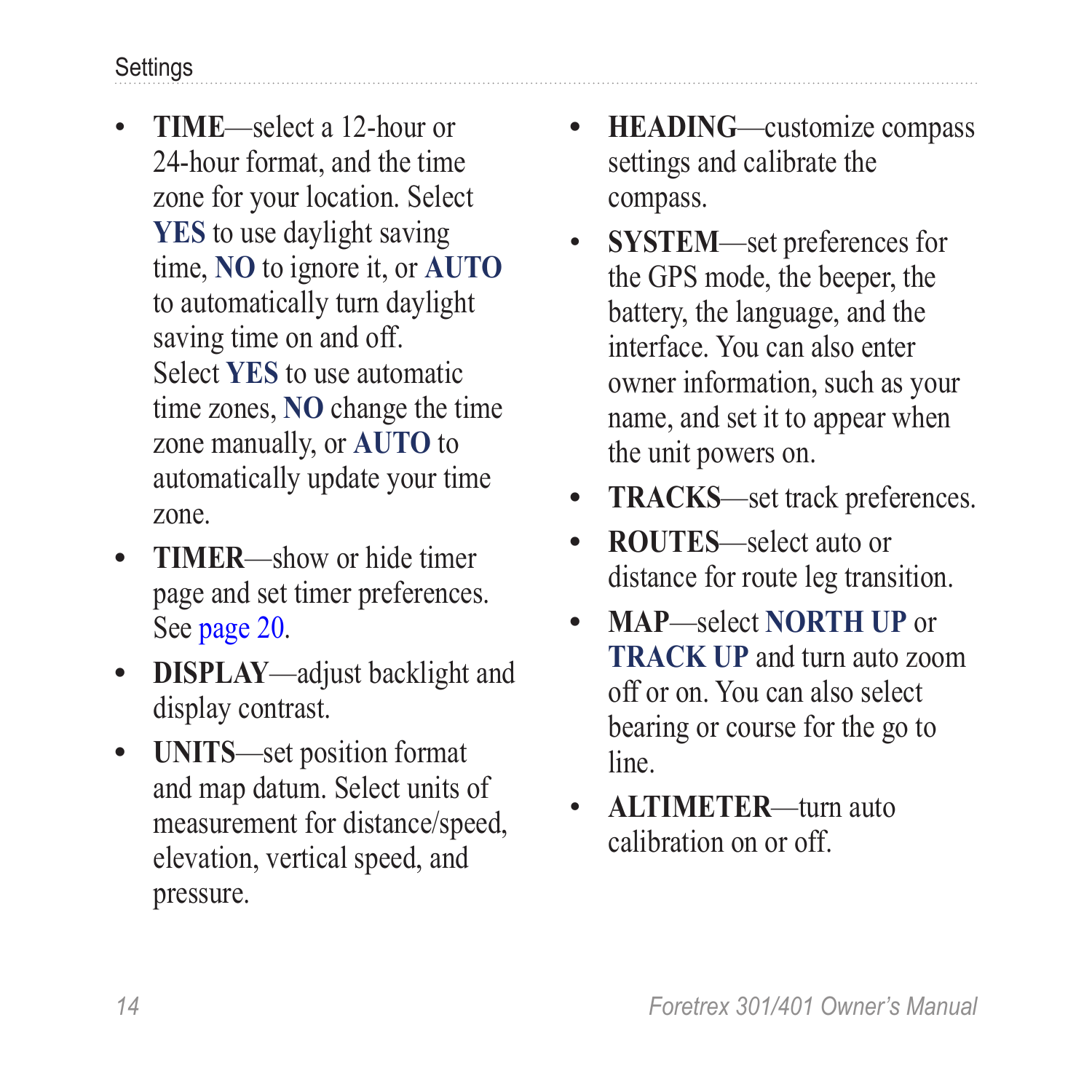- <span id="page-20-0"></span>**RESET**—reset trip data, delete all waypoints, or restore to factory defaults. **•**
- **ABOUT FORETREX**—view **•** the version software and the GPS software version.

**CONNECT**—connect to compatible Garmin devices, compatible accessories, or receive data wirelessly.

**GPS**—view the satellite signal strength or the satellite sky view. See [page 21.](#page-26-1)

**JUMPMASTER**—enter the Jumpmaster setting. Set the jump type and information. See [page 25.](#page-30-1)

# <span id="page-20-1"></span>**Data Field Options**

The following table lists all of the Foretrex data fields and descriptions.

\*Only available on the Foretrex 401.

| Data Field                                | <b>Description</b>                                                  |
|-------------------------------------------|---------------------------------------------------------------------|
| AMB PRESS*<br>(ambient<br>pressure)       | The uncalibrated<br>current pressure.                               |
| <b>AVG ASCENT</b>                         | The average<br>vertical distance<br>of ascent.                      |
| <b>AVG DESCNT</b><br>(average<br>descent) | The average<br>vertical distance<br>of descent.                     |
| <b>BAROMETER*</b>                         | The calibrated<br>current pressure.                                 |
| <b>BEARING</b>                            | The direction<br>from your current<br>location to a<br>destination. |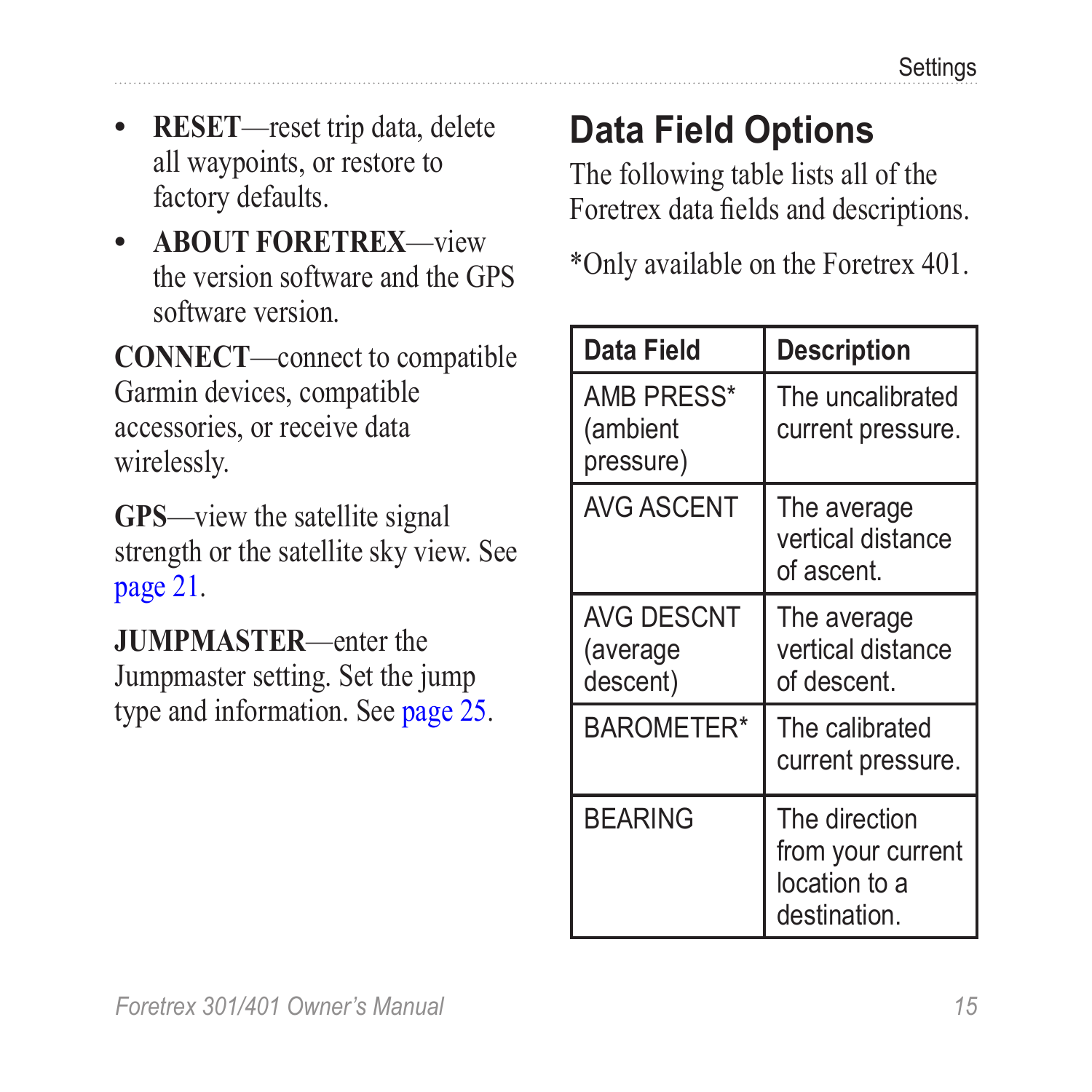<span id="page-21-0"></span>

| Data Field                                                                                                                                            | <b>Description</b>                                                   |                                              | Data Field                                       | <b>Description</b>                                                                        |              |                                                              |
|-------------------------------------------------------------------------------------------------------------------------------------------------------|----------------------------------------------------------------------|----------------------------------------------|--------------------------------------------------|-------------------------------------------------------------------------------------------|--------------|--------------------------------------------------------------|
| CADENCE*<br>(GSC™ 10<br>required)                                                                                                                     | Revolutions of<br>the crank arm<br>or strides per<br>minute.         |                                              | <b>FINAL ETE</b><br>(estimated time<br>en route) | The estimated<br>time needed to<br>reach your final<br>destination.                       |              |                                                              |
| <b>COURSE</b>                                                                                                                                         | The direction<br>from your<br>starting location<br>to a destination. |                                              | <b>GLIDE RATIO*</b>                              | The ratio of<br>horizontal<br>distance traveled<br>to the change in<br>vertical distance. |              |                                                              |
| <b>ELEVATION</b>                                                                                                                                      | The altitude<br>above or below<br>sea level.                         |                                              | <b>GR DEST*</b><br>(glide ratio                  | The glide ratio<br>required to                                                            |              |                                                              |
| <b>FINAL DEST</b><br>(destination)                                                                                                                    | The last<br>waypoint on your<br>route.                               |                                              |                                                  |                                                                                           | destination) | descend from<br>your present<br>position and<br>elevation to |
| <b>FINAL DIST</b><br>(distance)                                                                                                                       | The remaining<br>distance to your                                    |                                              |                                                  | the destination<br>elevation.                                                             |              |                                                              |
| final destination.<br><b>FINAL ETA</b><br>The estimated<br>time of day you<br>(estimated time<br>will reach your<br>of arrival)<br>final destination. |                                                                      | <b>HEADING</b>                               | Your moving<br>direction.                        |                                                                                           |              |                                                              |
|                                                                                                                                                       |                                                                      | <b>HEART RATE*</b><br>(heart rate<br>monitor | Heart rate in<br>beats per minute<br>(bmp).      |                                                                                           |              |                                                              |
|                                                                                                                                                       |                                                                      |                                              | required)                                        |                                                                                           |              |                                                              |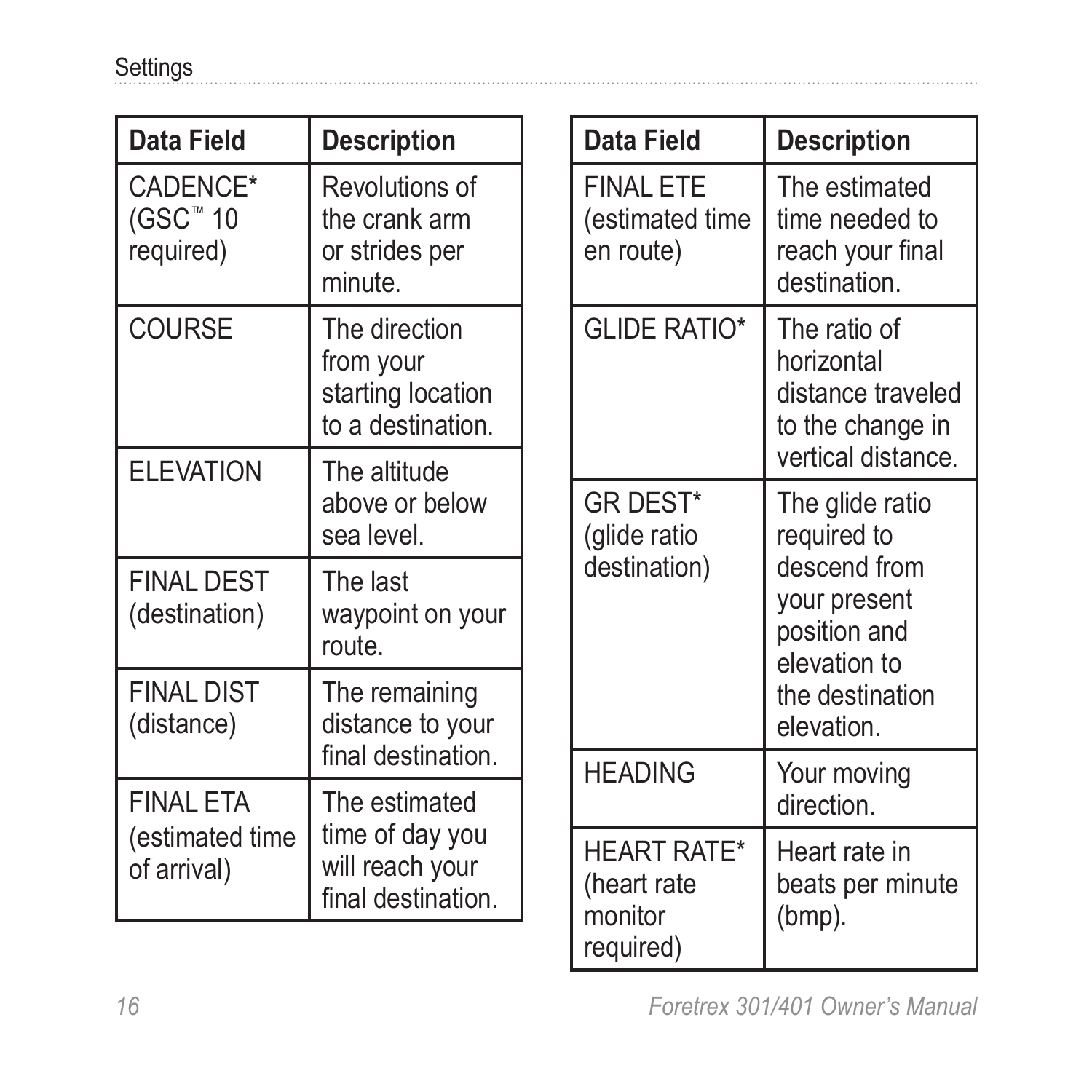| Data Field                                   | <b>Description</b>                                         |  | Data Field                                        | <b>Description</b>                                                                    |
|----------------------------------------------|------------------------------------------------------------|--|---------------------------------------------------|---------------------------------------------------------------------------------------|
| MAX ASCENT*                                  | The maximum<br>ascent rate in<br>feet/meter per<br>minute. |  | MOV'N TIME<br>(moving time)                       | A running tally of<br>movement time<br>elapsed since<br>the last reset.               |
| <b>MAX</b><br>DESCNT*<br>(maximum            | The maximum<br>descent rate in<br>feet/meter per           |  | <b>NEXT DEST</b><br>(destination)                 | The next<br>waypoint on your<br>route.                                                |
| descent)                                     | minute.                                                    |  | <b>NEXT DIST</b>                                  | The remaining                                                                         |
| <b>MAX ELEVTN</b><br>(maximum<br>elevation)  | The highest<br>elevation<br>reached.                       |  | (distance)                                        | distance to the<br>next waypoint on<br>the your route.                                |
| <b>MAX SPEED</b>                             | The maximum<br>speed.                                      |  | <b>NEXT ETA</b><br>(estimated time<br>of arrival) | The estimated<br>time of day you<br>will reach the<br>next waypoint on<br>the route.  |
| <b>MIN FI FVTN</b><br>(minimum<br>elevation) | The lowest<br>elevation<br>reached.                        |  |                                                   |                                                                                       |
| MOV'N AVG<br>(moving<br>average)             | Average speed<br>of the unit while<br>moving.              |  | <b>NEXT ETE</b><br>(estimated time<br>en route)   | The estimated<br>time needed until<br>you reach the<br>next waypoint on<br>the route. |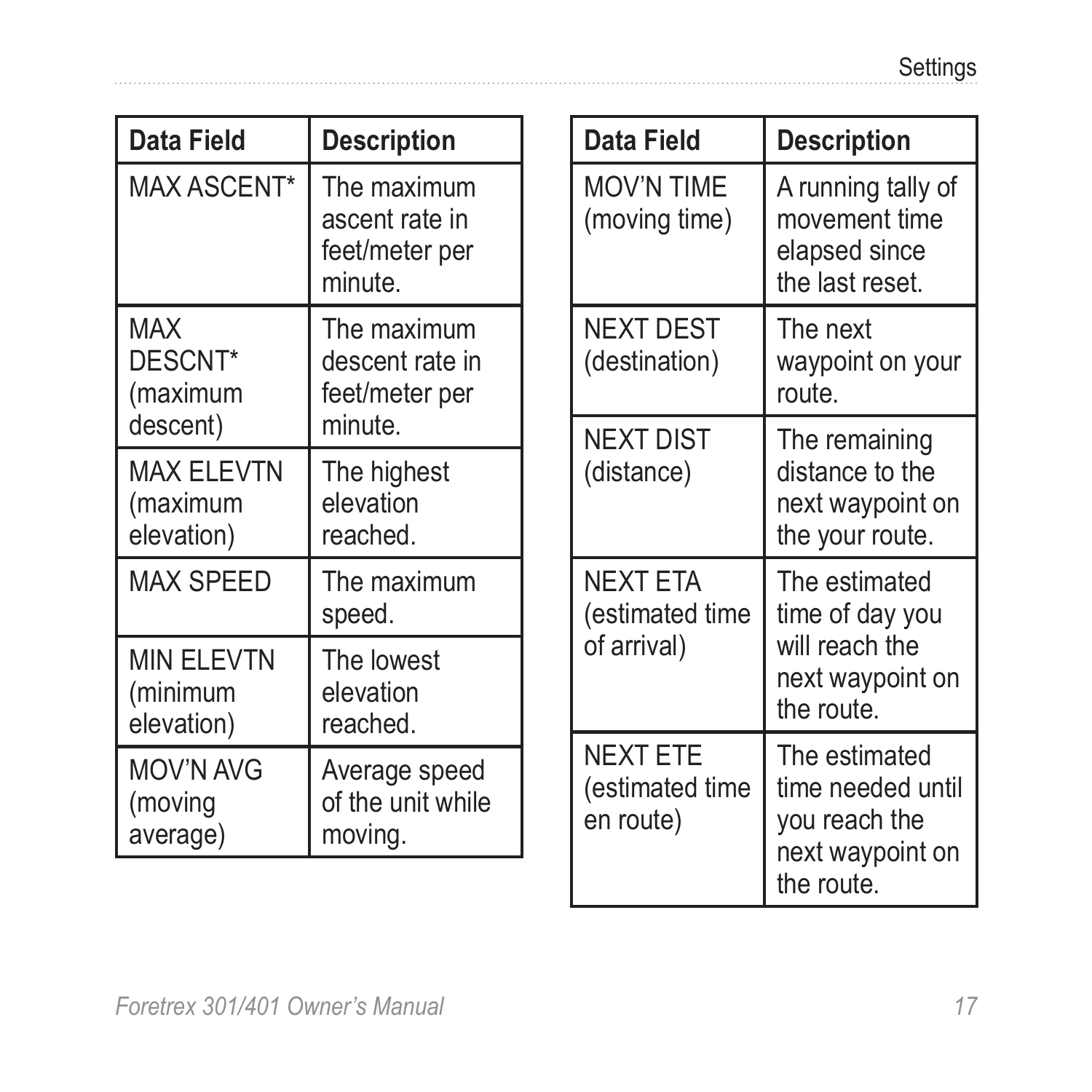| Data Field                                                                                                            | <b>Description</b>                                                                          |               | Data Field                                       | <b>Description</b>                                   |                                                                                  |
|-----------------------------------------------------------------------------------------------------------------------|---------------------------------------------------------------------------------------------|---------------|--------------------------------------------------|------------------------------------------------------|----------------------------------------------------------------------------------|
| <b>ODOMETER</b><br>A running tally<br>of distance<br>traveled.<br>based upon<br>the distance<br>between<br>second-by- |                                                                                             |               | <b>SUNRISE</b>                                   | Time of sunrise<br>based on your<br>GPS position.    |                                                                                  |
|                                                                                                                       |                                                                                             | <b>SUNSET</b> | Time of sunset<br>based on your<br>GPS position. |                                                      |                                                                                  |
|                                                                                                                       | second position<br>readings.                                                                |               | <b>TIME</b>                                      | <b>Current time</b><br>of day based                  |                                                                                  |
| OFF COURSE                                                                                                            | The distance (left<br>or right) you are<br>from the original<br>course (path of<br>travel). |               |                                                  |                                                      | on your time<br>settings (format,<br>time zone, and<br>daylight saving<br>time). |
| <b>OVER'L SPD</b><br>(overall speed)                                                                                  | Your average<br>speed.                                                                      |               | <b>TO COURSE</b>                                 | The direction<br>you must travel<br>to return to the |                                                                                  |
| <b>SPEED</b>                                                                                                          | Display rate of<br>current speed.                                                           |               |                                                  | route.                                               |                                                                                  |
| <b>STOP TIME</b>                                                                                                      | Time spent<br>stopped.                                                                      |               | <b>TOT ASCENT</b><br>(total ascent)              | The total<br>elevation<br>distance<br>ascended.      |                                                                                  |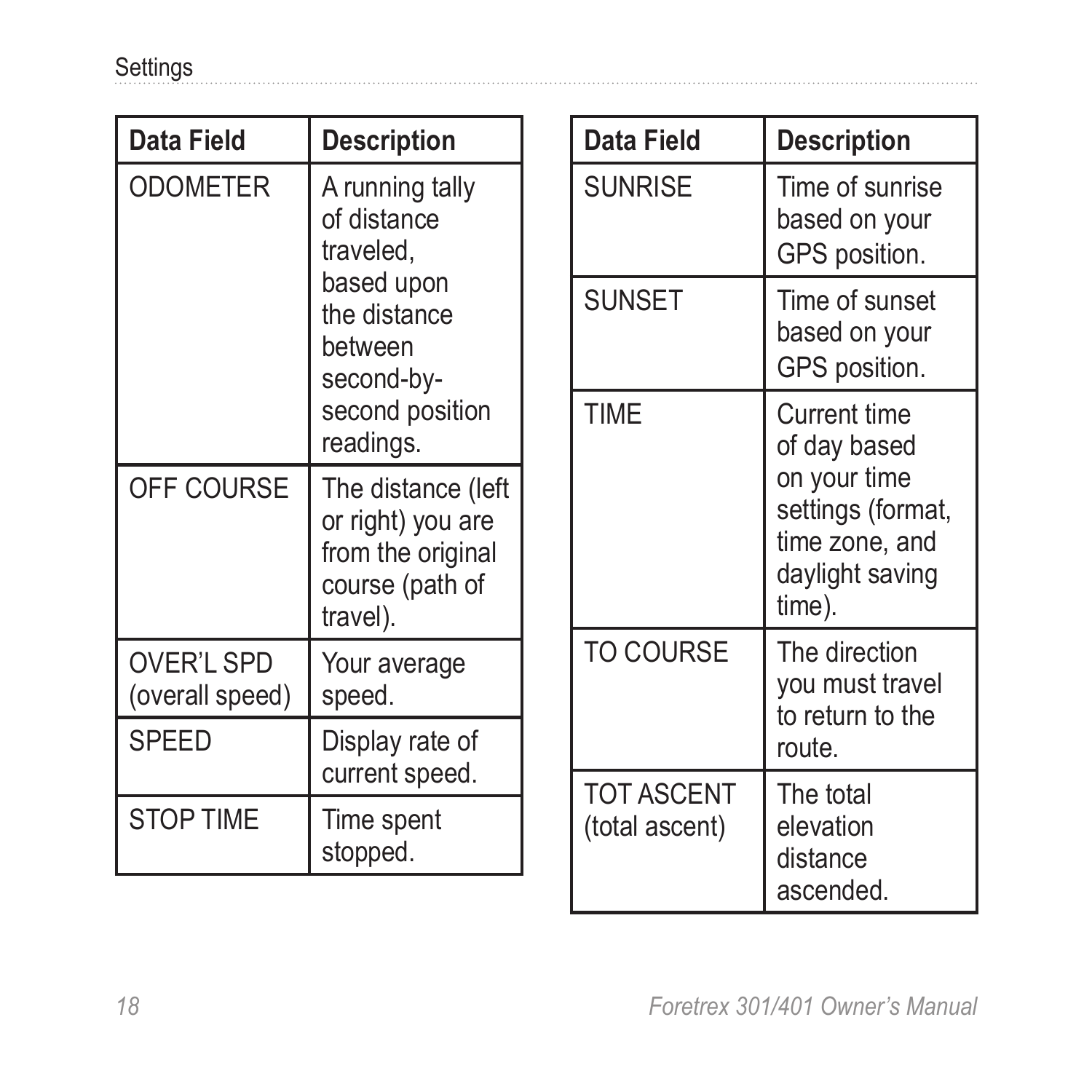| <b>Data Field</b>                                                     | <b>Description</b>                                                                                                        |                                                          | Data Field                                    | <b>Description</b>                                    |                                                                    |
|-----------------------------------------------------------------------|---------------------------------------------------------------------------------------------------------------------------|----------------------------------------------------------|-----------------------------------------------|-------------------------------------------------------|--------------------------------------------------------------------|
| <b>TOT DESCNT</b><br>(total descent)                                  | The total<br>elevation<br>distance                                                                                        |                                                          | <b>VERT SPEED*</b><br>(vertical)              | Your rate of<br>altitude gain/loss<br>over time.      |                                                                    |
| <b>TOTAL TIME</b>                                                     | descended.<br>A running tally<br>of time since the<br>last reset.                                                         |                                                          |                                               | VMG (velocity<br>made good)                           | The speed at<br>which you are<br>closing on a<br>destination along |
| TRIP ODOM<br>(odometer)                                               | A running tally of<br>distance traveled<br>since last the<br>reset.                                                       |                                                          | VSPD DEST*<br>(vertical speed<br>destination) | a route.<br><b>The</b><br>measurement<br>of your rate |                                                                    |
| <b>TURN</b><br>The angle<br>difference<br>(in degrees)<br>between the |                                                                                                                           | of ascent/<br>descent to a<br>predetermined<br>altitude. |                                               |                                                       |                                                                    |
|                                                                       | bearing to your<br>destination and<br>your current<br>line of travel. 'L'<br>means turn left.<br>'R' means turn<br>right. |                                                          |                                               |                                                       |                                                                    |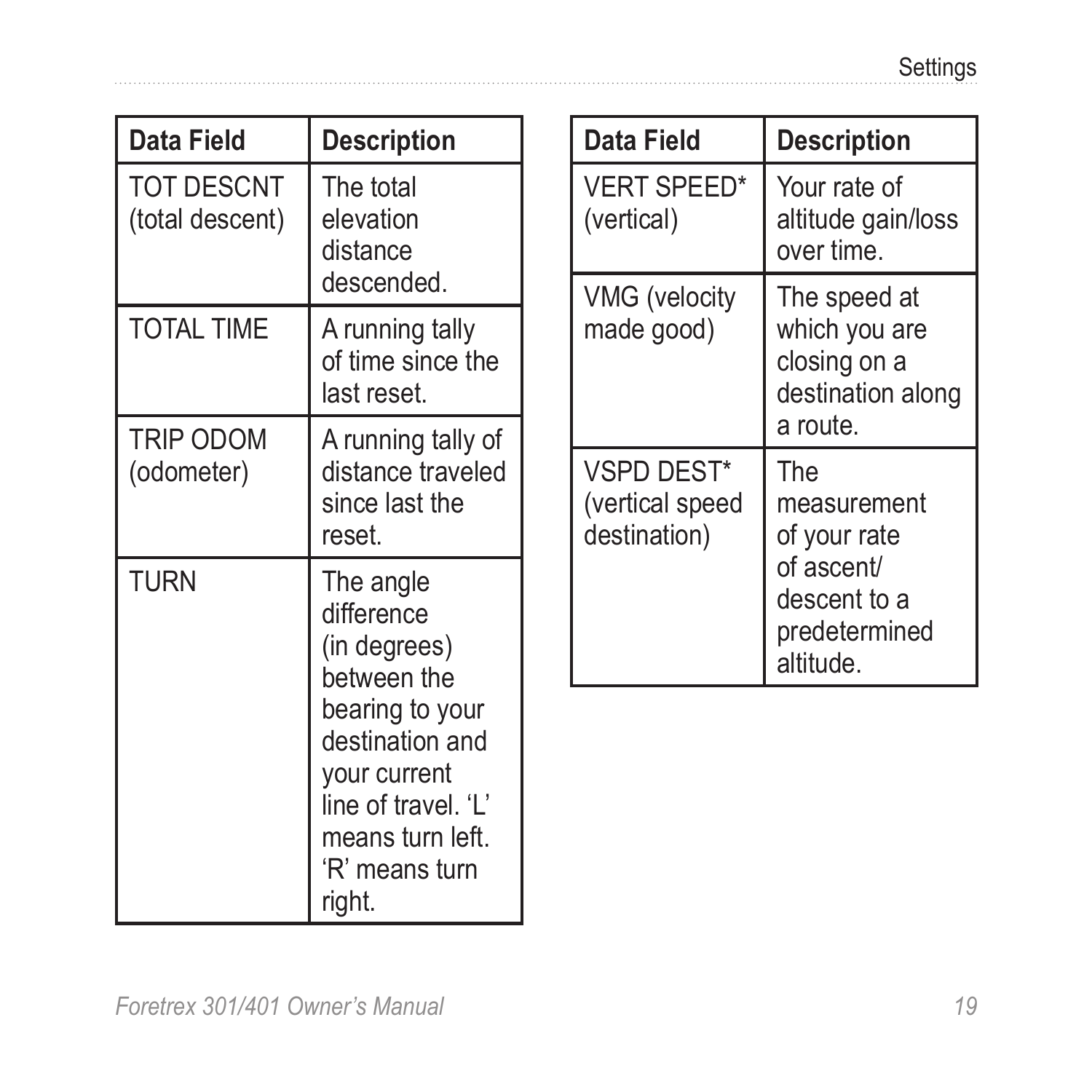# <span id="page-25-1"></span>**Timer**

<span id="page-25-0"></span>The timer page is not one of the default main pages.



### **To display the timer:**

- 1. From the main menu, select **SETUP** > **TIMER**.
- 2. Select **SHOW TIMER PAGE?** > **YES**.

### **To set the timer:**

- 1. From the main menu, select **SETUP** > **TIMER**.
- 2. Select **COUNT DOWN FROM**.
- 3. Select a time increment from the menu or select custom.

### **To use the timer:**

1. On the timer page, press **enter** to start the timer.



**NOTE:** Use  $\triangle \blacktriangledown$  to change the countdown time.

- 2. Press **enter** to stop the timer.
- 3. Press  $\triangle$  to reset the timer to the original countdown time.



**NOTE:** When the timer is at 0:00, press **enter** to start the timer counting up from 0:00.

# **Timer Options**

From the main menu, select **SETUP** > **TIMER**. The following options appear:

- **WHEN EXPIRED**—set the timer to stop, count up, or repeat when the timer expires. **•**
- **EXPIRED TONE**—select the tone alert that sounds when the timer expires. **•**
- **INTERVAL TONE** select the tone alert that sounds when the interval time expires. **•**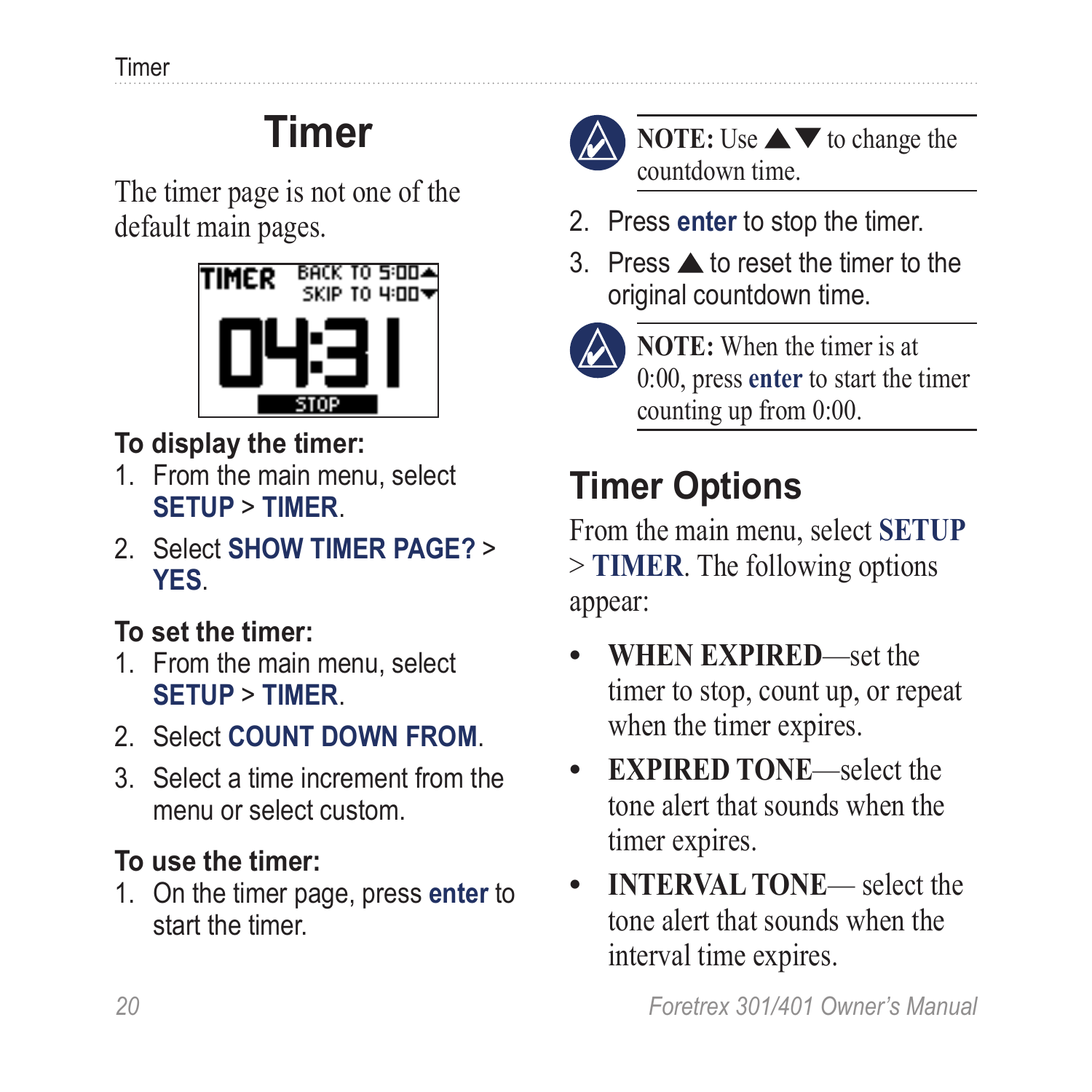# **GPS**

# <span id="page-26-0"></span>**Setting GPS Mode**

- 1. From the main menu, select **SETUP** > **SYSTEM** > **GPS MODE**.
- 2. Select the mode you want, or select **OFF** to use the Foretrex indoors.

# **Satellite Reception**

The satellite page shows your current location, GPS accuracy, satellite locations, and signal strength.

# **Signal Strength**

To view the satellite page, select **GPS** from the main menu.



<span id="page-26-1"></span>The bars indicate GPS satellite strength. White bars indicate that the Foretrex is still collecting data. Solid bars indicate that the Foretrex is tracking that satellites.

# **Sky View**

Press **enter** on the satellite page to switch to sky view.



Sky view shows the location of the satellites from which you are receiving a signal.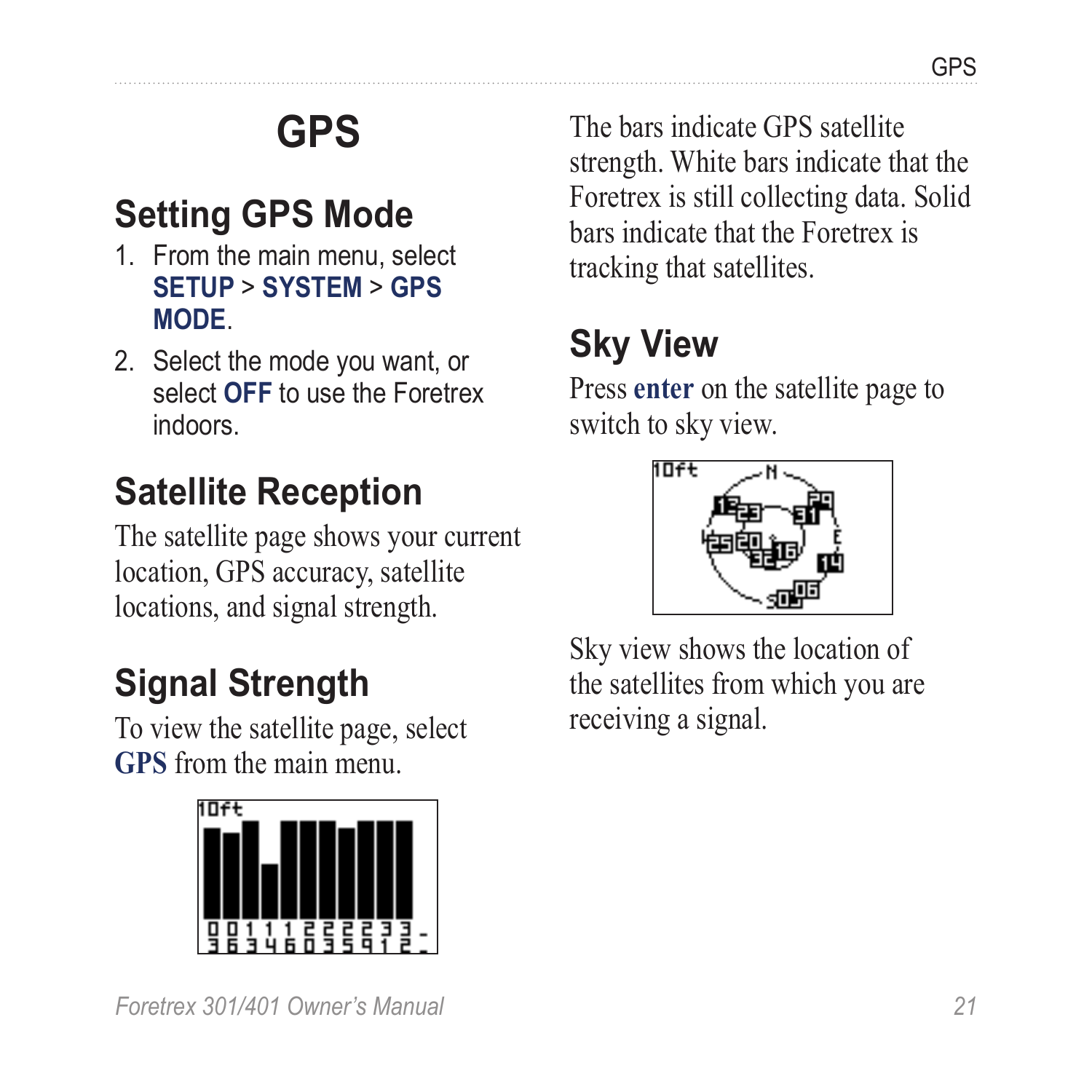# **Appendix**

# <span id="page-27-0"></span>**Pairing the Foretrex 401**



**NOTE:** The Foretrex 301 does not have pairing capability.

The Foretrex 401 can be used with an optional Garmin heart rate monitor to display your heart rate. It can also be used with an optional Garmin cadence bike sensor (GSC 10) to display your pedaling cadence.

Pairing is connecting your Foretrex 401 with wireless sensors, such as a heart rate monitor or a cadence bike sensor. After you pair the first time, your Foretrex 401 automatically recognizes the wireless sensor whenever they are turned on and within range of each other.

### **To pair the Foretrex 401 with a wireless sensor:**

- 1. Place the Foretrex 401 within 10 feet (3 meters) of the wireless sensor (heart rate monitor or GSC 10).
- 2. Put on the heart rate monitor or turn on the GSC 10.
- 3. From the main menu, select **CONNECT** > **HEART RATE MONITOR** or **BIKE CADENCE SENSOR**.
- 4. Select **SEARCH FOR NEW**. When the sensor is found, the "Connected" message appears.

**NOTE:** To prevent your Foretrex 401 from pairing with wireless sensors, select **CONNECT** > **HEART RATE MONITOR** (or **BIKE CADENCE SENSOR**) > **OFF**.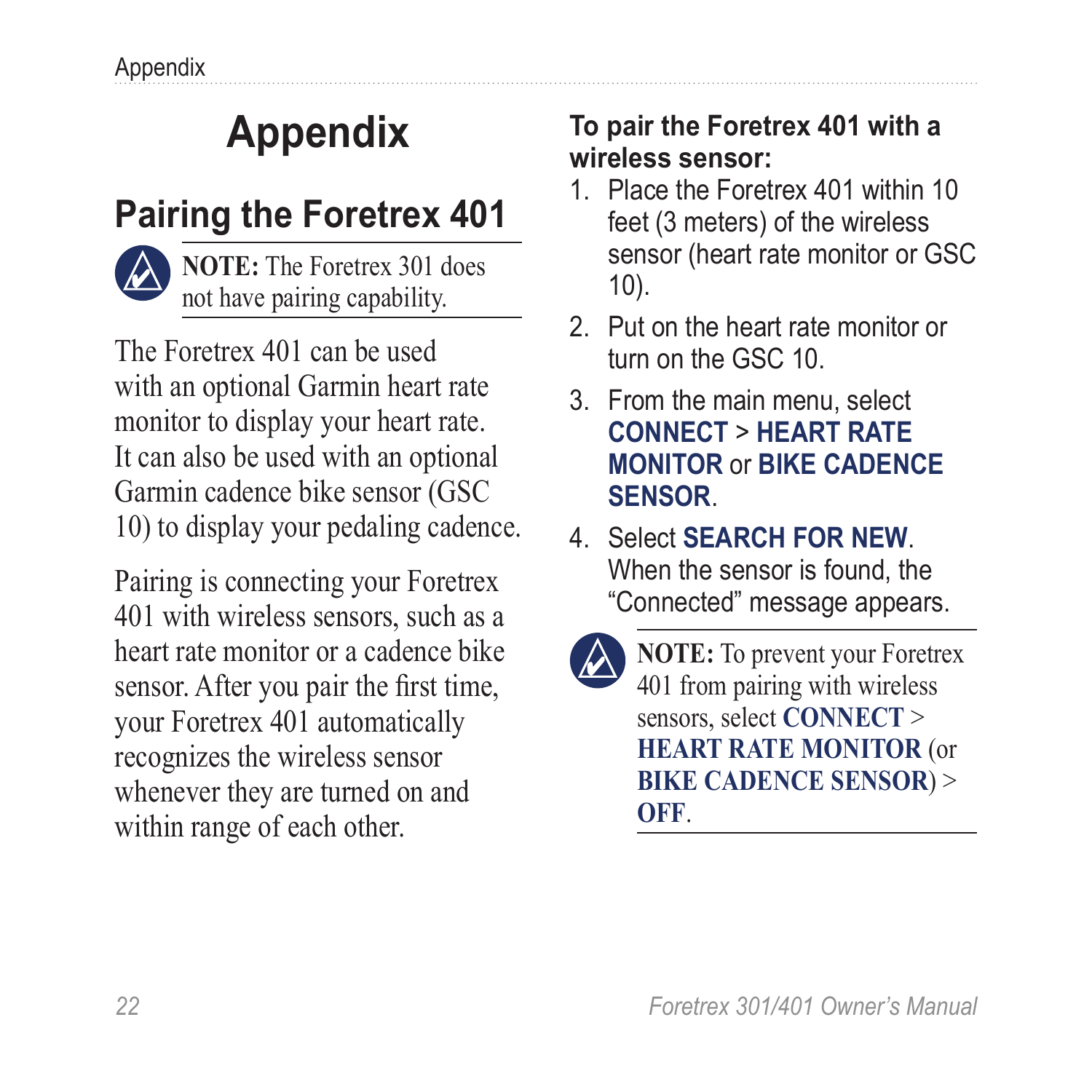### <span id="page-28-0"></span>**Wireless Data Transfers**

The Foretrex 401 can send and receive waypoints, routes, and tracks wirelessly from a compatible Garmin device.

### **To receive data:**

- 1. From the main menu, select **CONNECT** > **RECEIVE WIRELESSLY**.
- 2. A "CONNECTING" message appears. When connected, a "RECEIVING DATA" message appears. A "TRANSFER COMPLETE" message appears when data is received.

### **To send a waypoint:**

- 1. From the main menu, select **WAYPOINTS** > **LIST ALL**.
- 2. Select the waypoint you want to send.
- 3. From the waypoint menu, select **OPTIONS** > **SEND**.

### **To send a track:**

- 1. From the main menu, select **TRACKS** > **LIST ALL**.
- 2. Select the track you want to send.
- 3. From the track menu, select **OPTIONS** > **SEND**.

### **To send a route:**

- 1. From the main menu, select **ROUTES** > **LIST SAVED**.
- 2. Select the route you want to send.
- 3. From the route menu, select **OPTIONS** > **SEND**.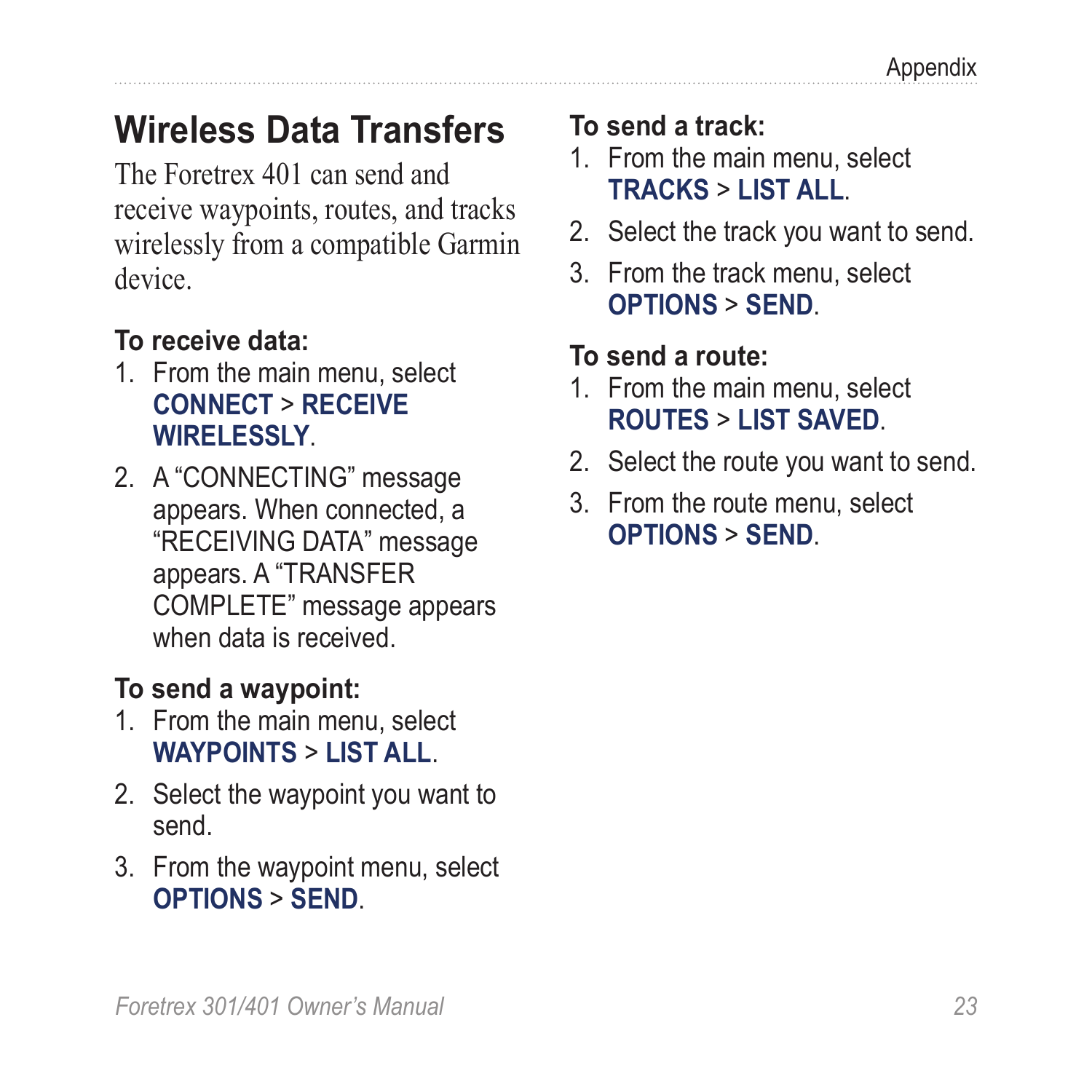## <span id="page-29-0"></span>**Connecting Your Foretrex to a Computer**

You can use the Foretrex as a USB mass storage device by connecting it to your computer with a USB cable.



- **NOTE:** The Foretrex is not compatible with Windows® 95, 98, Me, or NT. It is also not compatible with Mac® OS 10.3 and earlier. This is a common limitation of most USB mass storage devices.
- 1. Plug the small end of the USB cable into the mini-USB port on the back of the Foretrex (under the weather cap).
- 2. Connect the larger end of the USB cable to an available USB port on your computer.
- 3. Select **YES** to enter mass storage mode.

Your Foretrex appears as a removable drive in My Computer on Windows computers and as a mounted volume on Mac computers. A copy of the waypoints, tracks, and routes on your Foretrex can be found in the Garmin/GPX/current folder.

### **Adding Waypoints, Tracks, and Routes**

- 1. From your computer, open the Garmin/GPX folder.
- 2. Paste your .gpx files into the GPX folder.
- 

**NOTICE:** If you are not sure about the purpose of a file, do not delete it. Your Foretrex memory contains important system files that should not be deleted.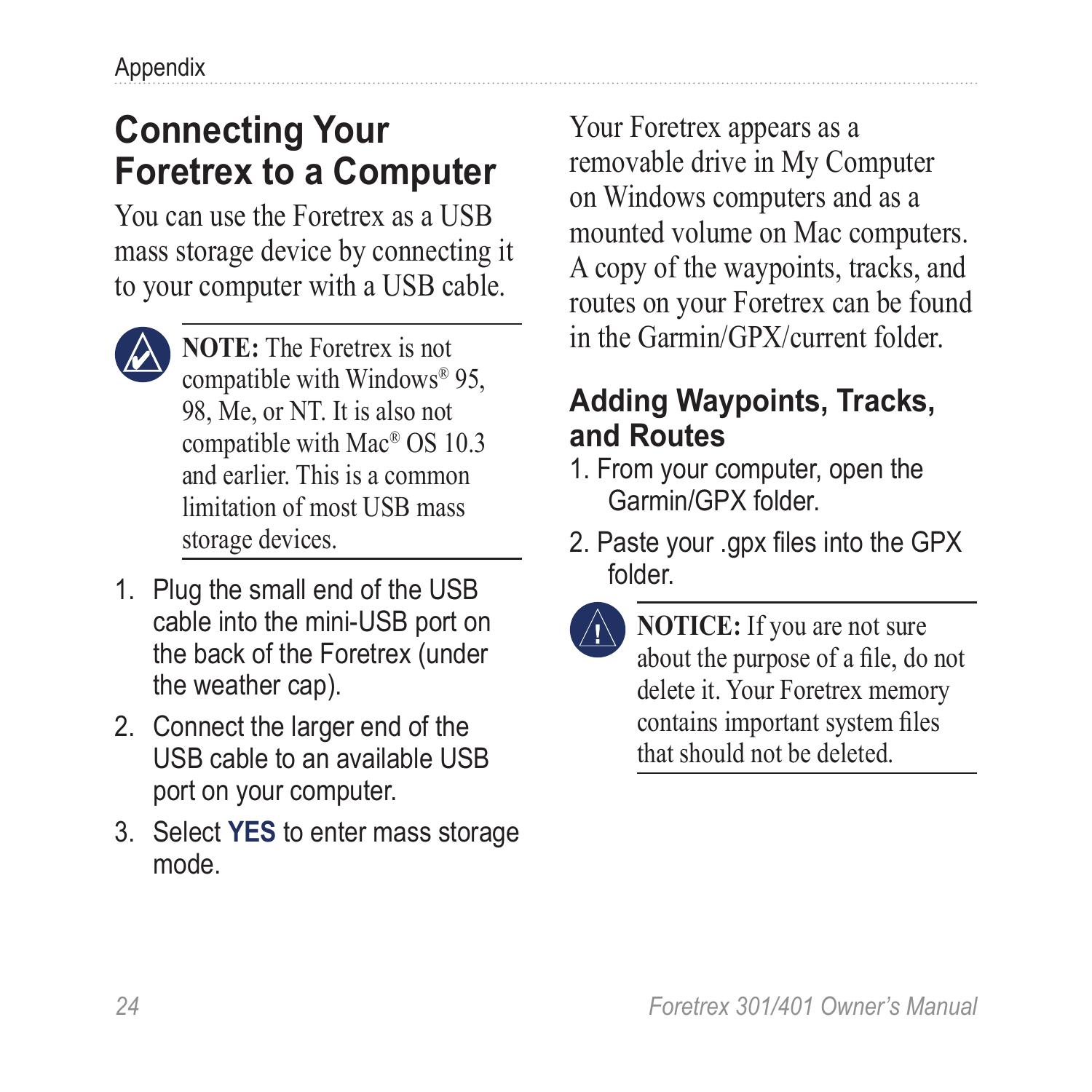<span id="page-30-1"></span><span id="page-30-0"></span>



Jumpmaster is an accessory designed for experienced skydivers. A jumpmaster is the individual in charge of a group of skydivers coordinating a group or cargo drop. From the main menu, select **JUMPMASTER**.

For more information on Jumpmaster go to [www.garmin.com/manuals](http://www8.garmin.com/manuals/eTrexVista_Jumpmaster.pdf) [/eTrexVista\\_Jumpmaster.pdf.](http://www8.garmin.com/manuals/eTrexVista_Jumpmaster.pdf)

### **Storing the Foretrex**

Do not store the Foretrex where prolonged exposure to extreme temperatures can occur, because it can cause permanent damage. User information, such as waypoints

and routes will be retained in the unit's memory without the need for external power. It is always a good practice to back up important user data.

# **Battery Information**

**WARNING:** Do not use a sharp object to remove user-replaceable batteries. Contact your local waste disposal department to properly recycle the **batteries** 

The Foretrex operates on two AAA batteries. Use alkaline or NiMH batteries. Use precharged NiMH batteries for best results.

### **Select the battery type:**

- 1. From the main menu, select **SETUP**.
- 2. Select **SYSTEM** > **BATTERY**.
- 3. Select **ALKALINE** or **NIMH**.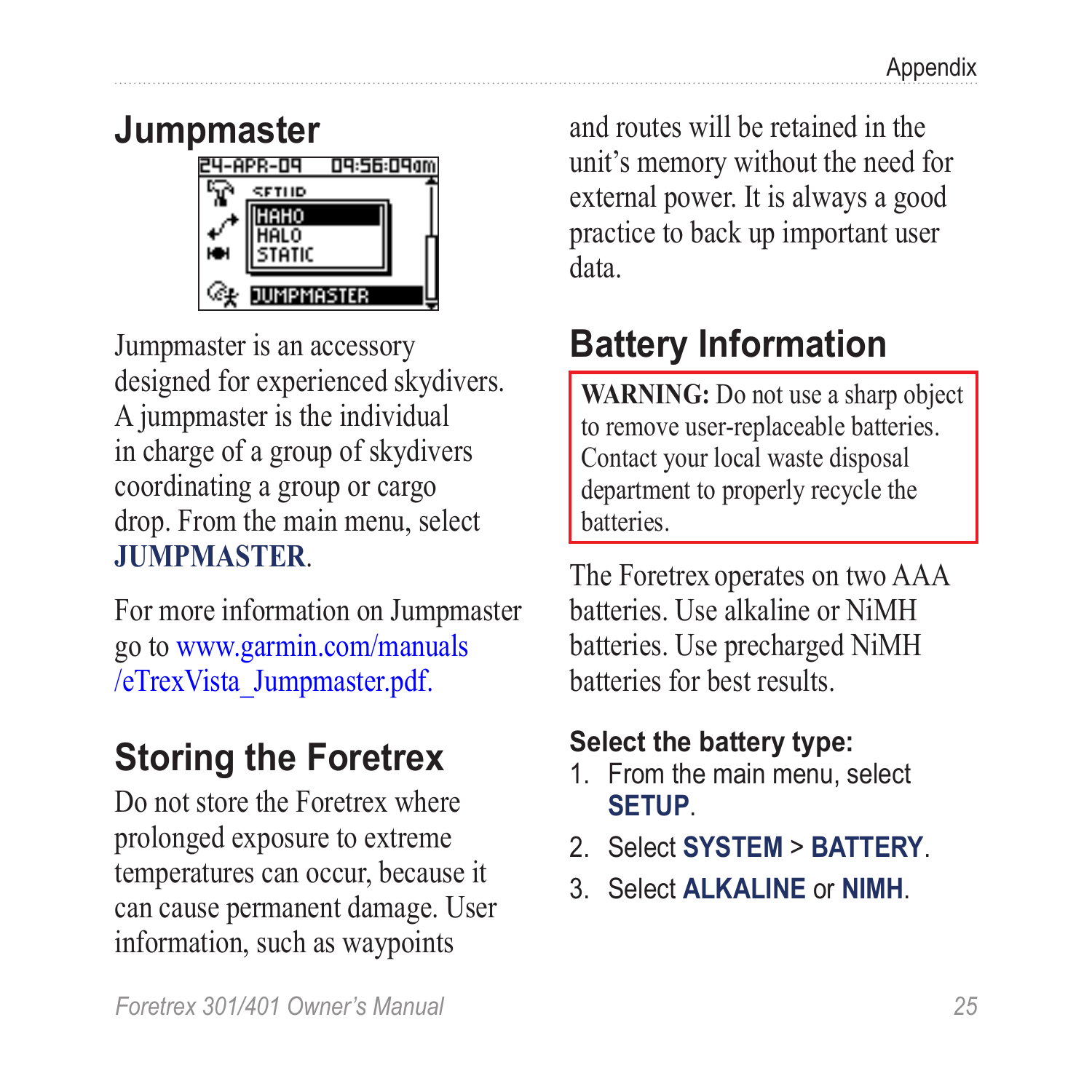# <span id="page-31-0"></span>**Optimizing Battery Life**

Use premium batteries for optimal performance and maximum battery life.

Consider the following suggestions to maximize battery life:

- Excessive use of the backlight will significantly decrease battery life. •
- Select a shorter backlight timeout ([page 3](#page-8-1)).
- Turn tones off if not needed. From the main menu, select **SETUP** > **SYSTEM** > **BEEPER** > **OFF**.
- Turn off the compass when it is not being used (Foretrex 401 only). Select **SETUP** > **HEADING** > **COMPASS** > **OFF**.

# **Resetting the Foretrex**

If your Foretrex is locked up, press and hold **page** and  $\triangle$  simultaneously until the screen goes blank (about 7 seconds). This does not erase any of your data or settings.

# **Clearing User Data**



**NOTICE:** This deletes all history and user-entered information.

To clear all user data, press and hold **enter** on startup until the message appears.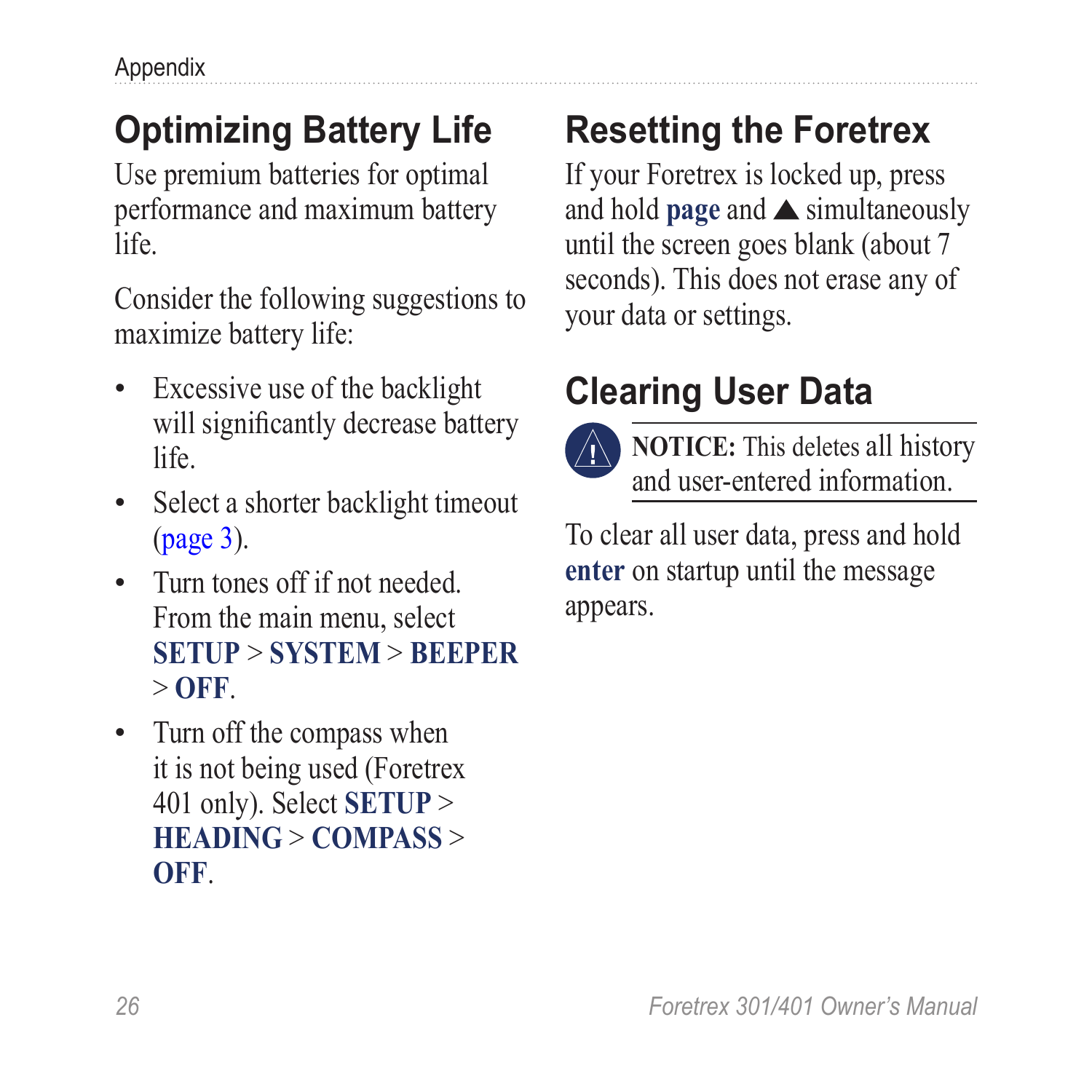# <span id="page-32-0"></span>**Replacing the Wristband**

1. Use a #1 Phillips screwdriver to remove the screws (2) on the back of the unit.



- 2. Remove the old wristband.
- 3. Align the loops of the new wristband with the screw holes on the back of the unit. Make sure that the Garmin logo is facing up.
- 4. Replace the screws.

### **To install the extension strap (optional):**

- 1. Thread the end of the Foretrex strap through the plastic ring on the extension strap.
- 2. Thread the other end of the extension strap through the plastic ring on the Foretrex strap.
- 3. Adjust as necessary.

## **Cleaning the Unit and Wristband**

The Foretrex is constructed of high-quality materials and does not require user maintenance other than cleaning. Clean the unit using a cloth dampened with a mild detergent solution and then wipe dry. Avoid chemical cleaners and solvents that may damage plastic components.

The wristband should be hand washed with mild detergent in warm or hot water. Blot dry, then air dry. Do not machine wash.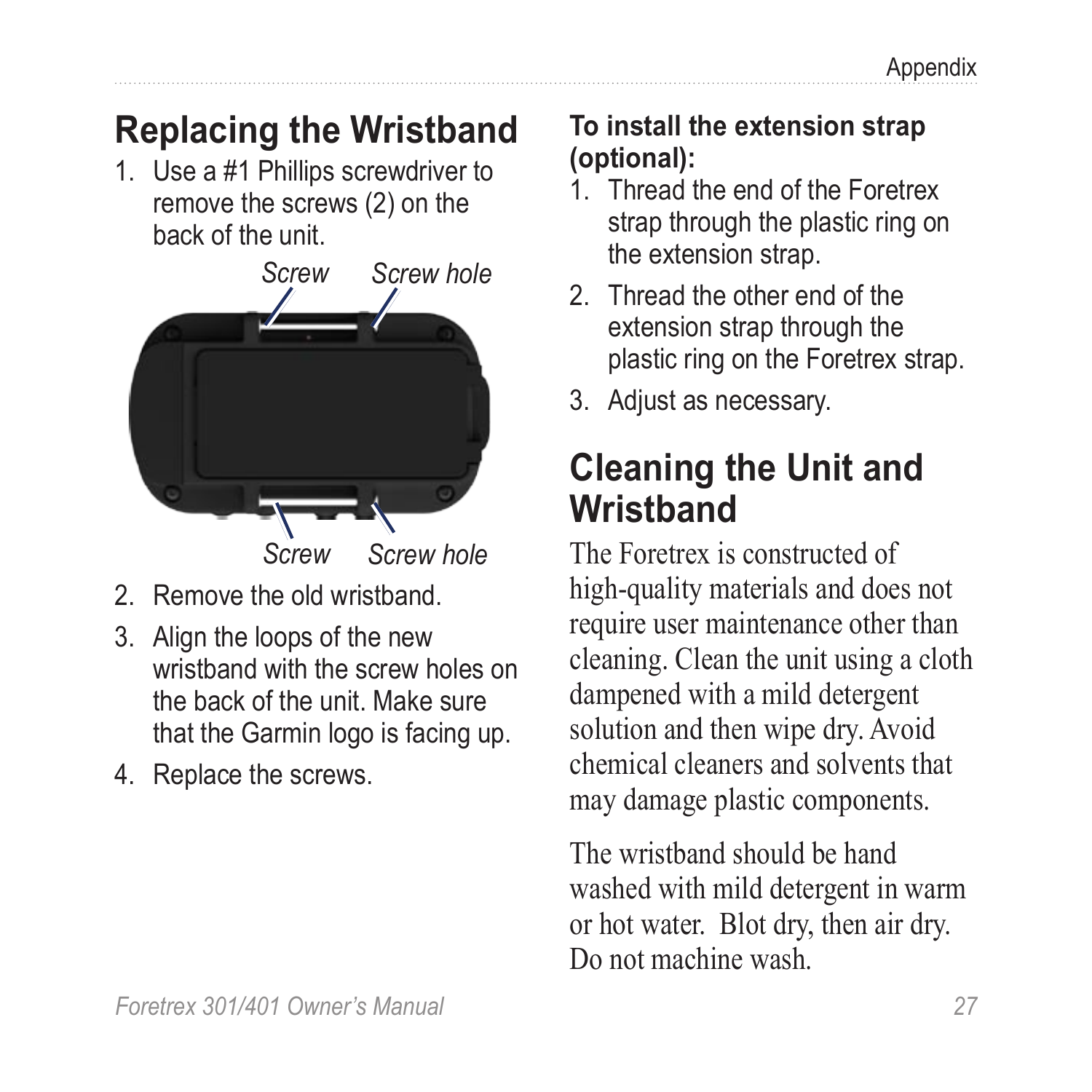# <span id="page-33-0"></span>**Specifications**

### **Physical**

- **Size**:  $W \times H \times D$ :  $2.93 \times 0.89 \times 1.65$  in.  $(74.5 \times 22.5 \times 42 \text{ mm})$
- **Weight** (with wristband): 2.26 oz. (64 g) without batteries
- **Display**:  $W \times H$ : 1.44  $\times$  0.92 in.  $(23.368 \times 36.576$  mm)  $100 \times 64$  pixels
- **Case**: Rugged, waterproof to IPX7
- **Temperature Range**: From -4°F to 140°F (from -20 to  $60^{\circ}$ C)\*

\*The temperature rating of the Foretrex may exceed the usable range of some batteries. Some batteries can rupture at high temperatures.

### **Power**

**Source**: Two AAA batteries (alkaline or NiMH)

### **Accuracy GPS**: < 33 ft. (10 m) 95% typical\*

\*Subject to accuracy degradation to 100 m2 2DRMS under the US DoD imposed Selective Availability (SA) Program when activated.

- **Velocity**: 0.328 ft./sec. (0.1 m/sec) steady state
- **Interface**: USB mass storage device

**Data Storage Life**: Indefinite; no memory battery required

### **Performance**

**Receiver**: more than 12 channels, high-sensitivity

**Acquisition Times**: < 1 second (warm start) < 33 seconds (cold start)

- < 36 seconds (Autolocate)
- **Update Rate**: 1/second, continuous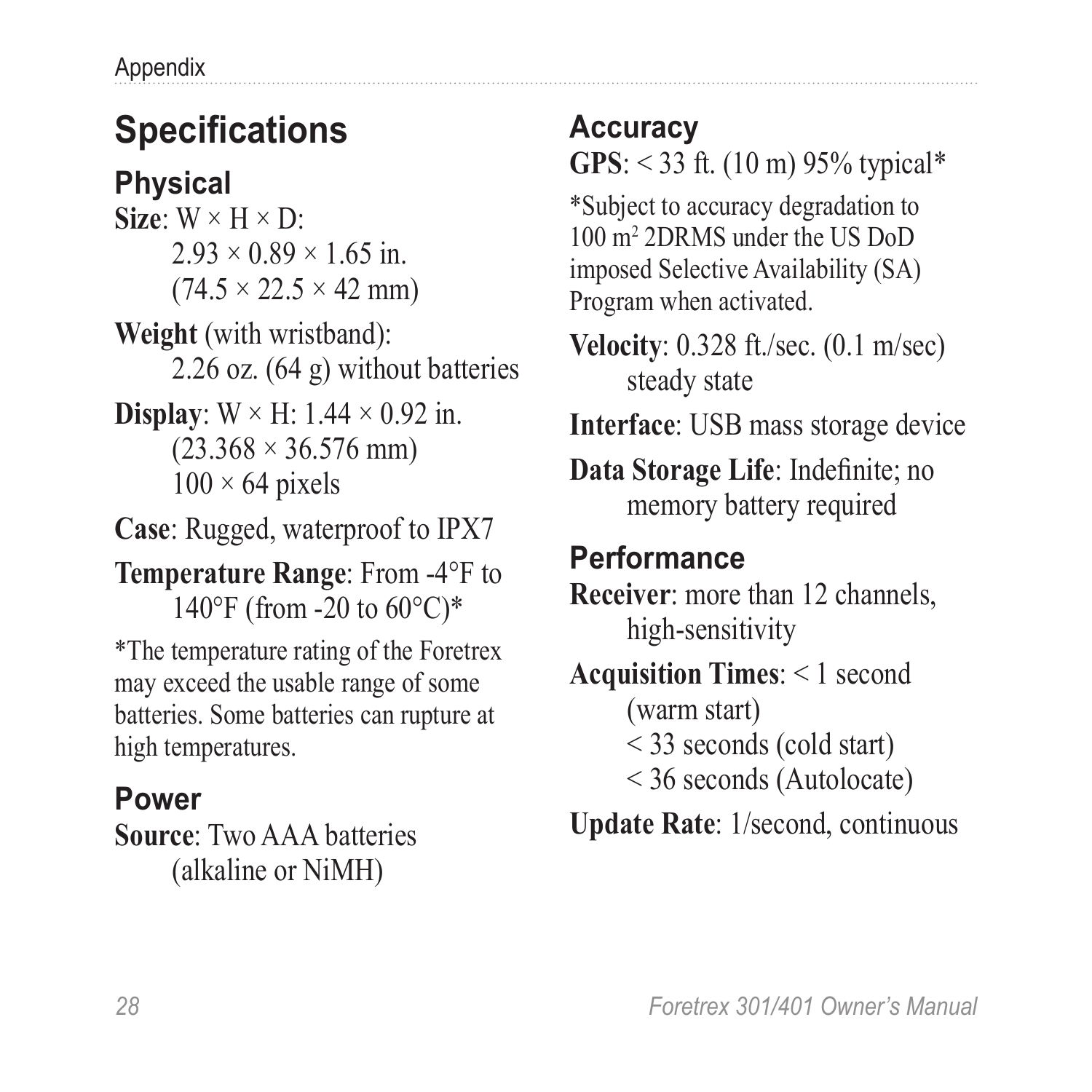### <span id="page-34-0"></span>**Software License Agreement**

BY USING THE FORETREX, YOU AGREE TO BE BOUND BY THE TERMS AND CONDITIONS OF THE FOLLOWING SOFTWARE LICENSE AGREEMENT. PLEASE READ THIS AGREEMENT CAREFULLY.

Garmin grants you a limited license to use the software embedded in this device (the "Software") in binary executable form in the normal operation of the product. Title, ownership rights, and intellectual property rights in and to the Software remain in Garmin.

*Foretrex 301/401 Owner's Manual 29* You acknowledge that the Software is the property of Garmin and is protected under the United States of America copyright laws and international copyright treaties. You further acknowledge that the structure, organization, and code of the Software are valuable trade secrets of Garmin and that the Software in source code form remains a valuable trade secret of Garmin. You agree not to decompile,

disassemble, modify, reverse assemble, reverse engineer, or reduce to human readable form the Software or any part thereof or create any derivative works based on the Software. You agree not to export or re-export the Software to any country in violation of the export control laws of the United States of America.

## **Declaration of Conformity (DoC)**

Hereby, Garmin, declares that this Foretrex is in compliance with the essential requirements and other relevant provisions of Directive 1999/5/EC.

To view the full Declaration of Conformity, see the Garmin Web site for your Garmin product: <www.garmin.com>.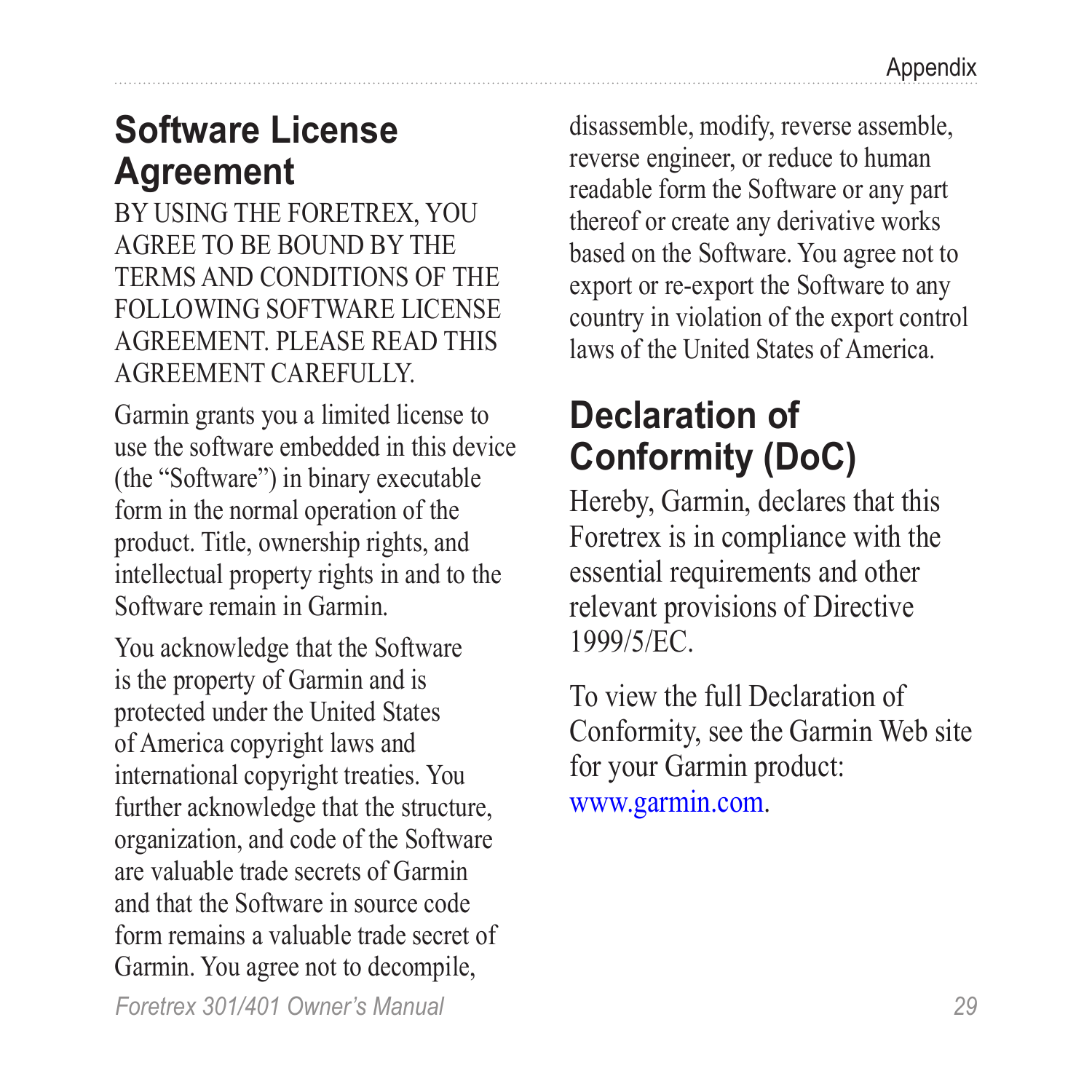# <span id="page-35-0"></span>**FCC Compliance**

This device complies with part 15 of the FCC Rules. Operation is subject to the following two conditions: (1) this device may not cause harmful interference, and (2) this device must accept any interference received, including interference that may cause undesired operation.

Note: This equipment has been tested and found to comply with the limits for a Class B digital device pursuant to part 15 of the FCC Rules. These limits are designed to provide reasonable protection against harmful interference in a residential installation. This equipment generates, uses, and can radiate radio frequency energy and if not installed and used in accordance with the instructions, may cause harmful interference to radio communications. However, there is no guarantee that interference will not occur in a particular installation. If this equipment does cause harmful interference to radio or television reception, which can be determined by

turning the equipment off and on, the user is encouraged to try to correct the interference by one of the following measures:

- Reorient or relocate the receiving antenna
- Increase the separation between the equipment and receiver
- Connect the equipment into an outlet on a circuit different from that to which the receiver is connected
- Consult the dealer or an experienced •radio/TV technician for help.

This Category II radiocommunication device complies with Industry Canada Standard RSS-310.

# $\epsilon$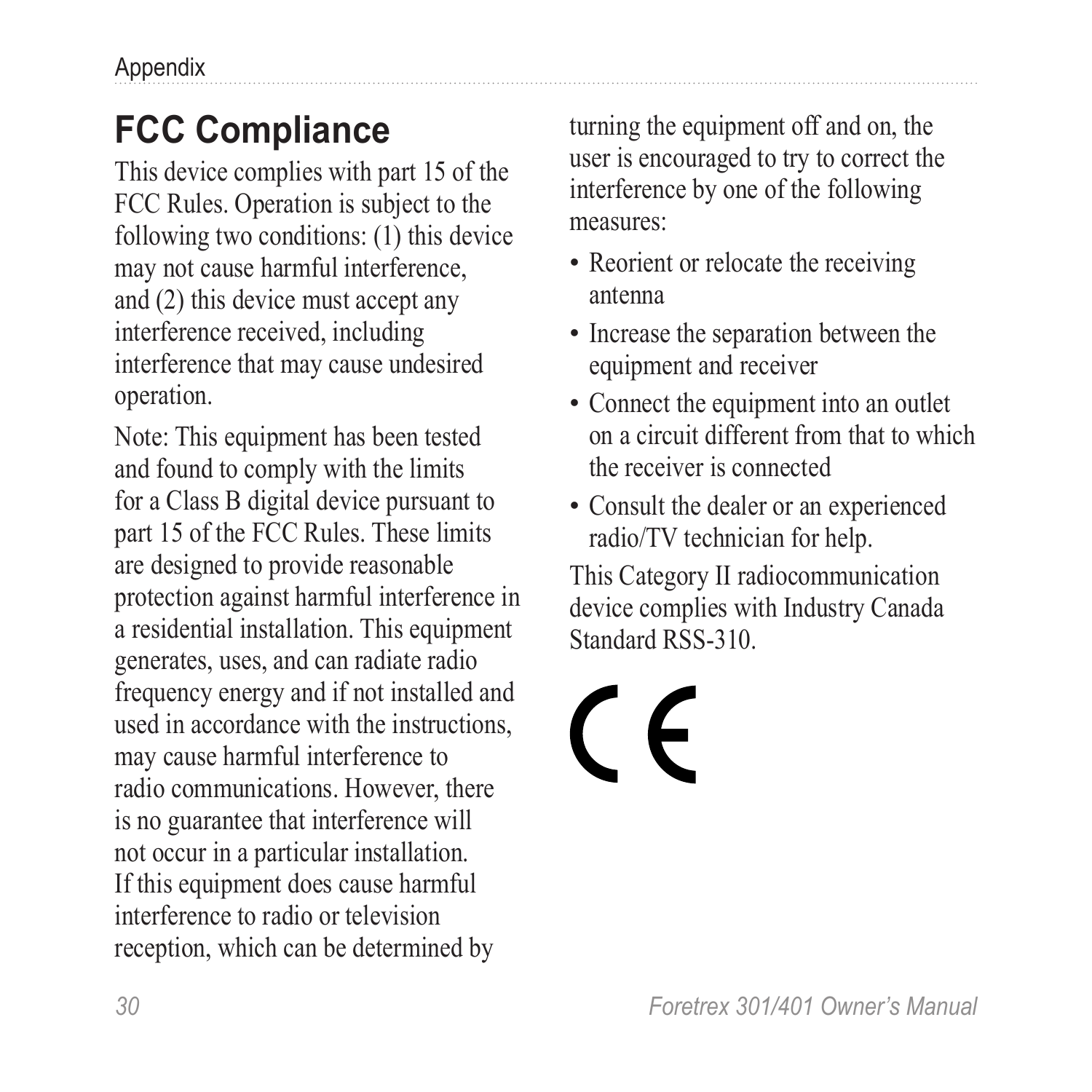# <span id="page-36-0"></span>**Index**

### **A**

accessories [ii](#page-3-0), [22](#page-27-0) altimeter [7,](#page-12-0) [14](#page-19-1)

#### **B**

backlight [3](#page-8-0) barometric altimeter [7,](#page-12-0) [14](#page-19-1) battery [2](#page-7-0) life [26](#page-31-0) type [25](#page-30-0) buttons [2](#page-7-0)

### **C**

cadence sensor [22](#page-27-0) compass calibrating [6](#page-11-0) options [12](#page-17-0) page [6](#page-11-0) connecting computer [24](#page-29-0) unit to unit [24](#page-29-0) contacting Garmin [i](#page-2-0) custom data fields [15](#page-20-0)

### **D**

data, transferring [23](#page-28-0) data fields [15](#page-20-0) changing [12,](#page-17-0) [13](#page-18-0) distance measuring [5](#page-10-0)

### **E**

elevation page [6](#page-11-0) plot [13](#page-18-0) zoom [13](#page-18-0)

### **F**

files adding [24](#page-29-0) transferring [23](#page-28-0)

#### **G**

Garmin Product Support [i](#page-2-0) GPS acquiring signals [3](#page-8-0) mode [21](#page-26-0)

modes [15](#page-20-0) reception [21](#page-26-0) sky view [21](#page-26-0) GSC 10 [16,](#page-21-0) [22](#page-27-0)

### **H**

heart rate monitor [22](#page-27-0)

#### **L**

language [14](#page-19-1)

#### **M**

main menu [7](#page-12-0) options [13](#page-18-0) main pages [4](#page-9-0) manual conventions [i](#page-2-0) map detail [12](#page-17-0) options [12](#page-17-0) page [5](#page-10-0)

#### **P**

pairing [22](#page-27-0) product registration [i](#page-2-0)

*Foretrex 301/401 Owner's Manual 31*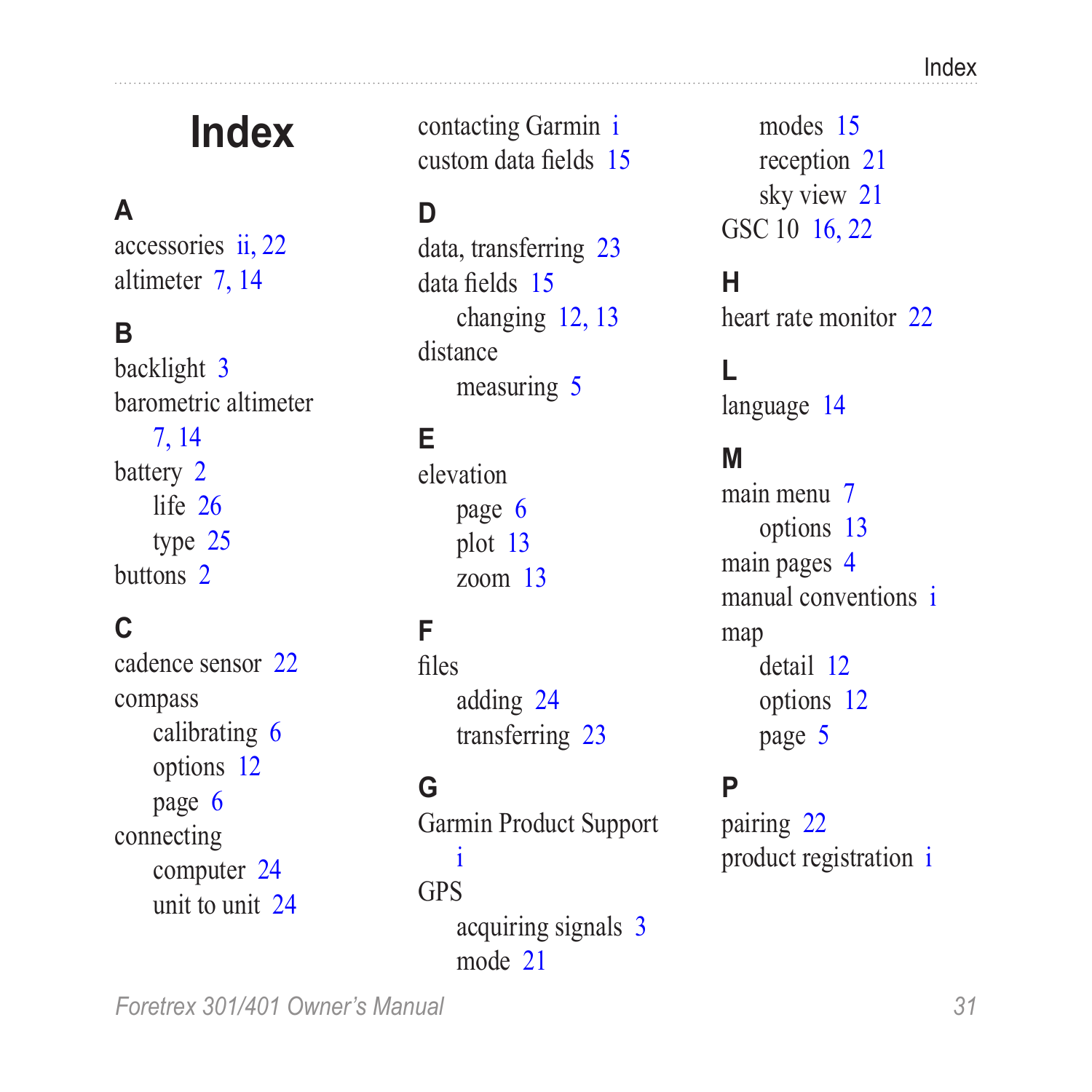Index

### **R**

resetting the unit [26](#page-31-0) routes creating [11](#page-16-0) navigating [11](#page-16-0)

### **S**

satellite signals [3,](#page-8-0) [21](#page-26-0) sensors [22](#page-27-0) serial number [1](#page-6-0) specifications [28](#page-33-0) storing [25](#page-30-0)

### **T**

time [14](#page-19-1) timer options [20](#page-25-0) setting [12,](#page-17-0) [13](#page-18-0) tracks navigating [10](#page-15-0) recording [10](#page-15-0) trip computer options [13](#page-18-0) page [7](#page-12-0)

### **U**

USB, connecting [24](#page-29-0)

#### **W**

waypoints editing [8](#page-13-0) marking [8](#page-13-0) navigating [8](#page-13-0) wireless transfer [23](#page-28-0) wristband cleaning [27](#page-32-0) extender strap [27](#page-32-0) replacing [27](#page-32-0)